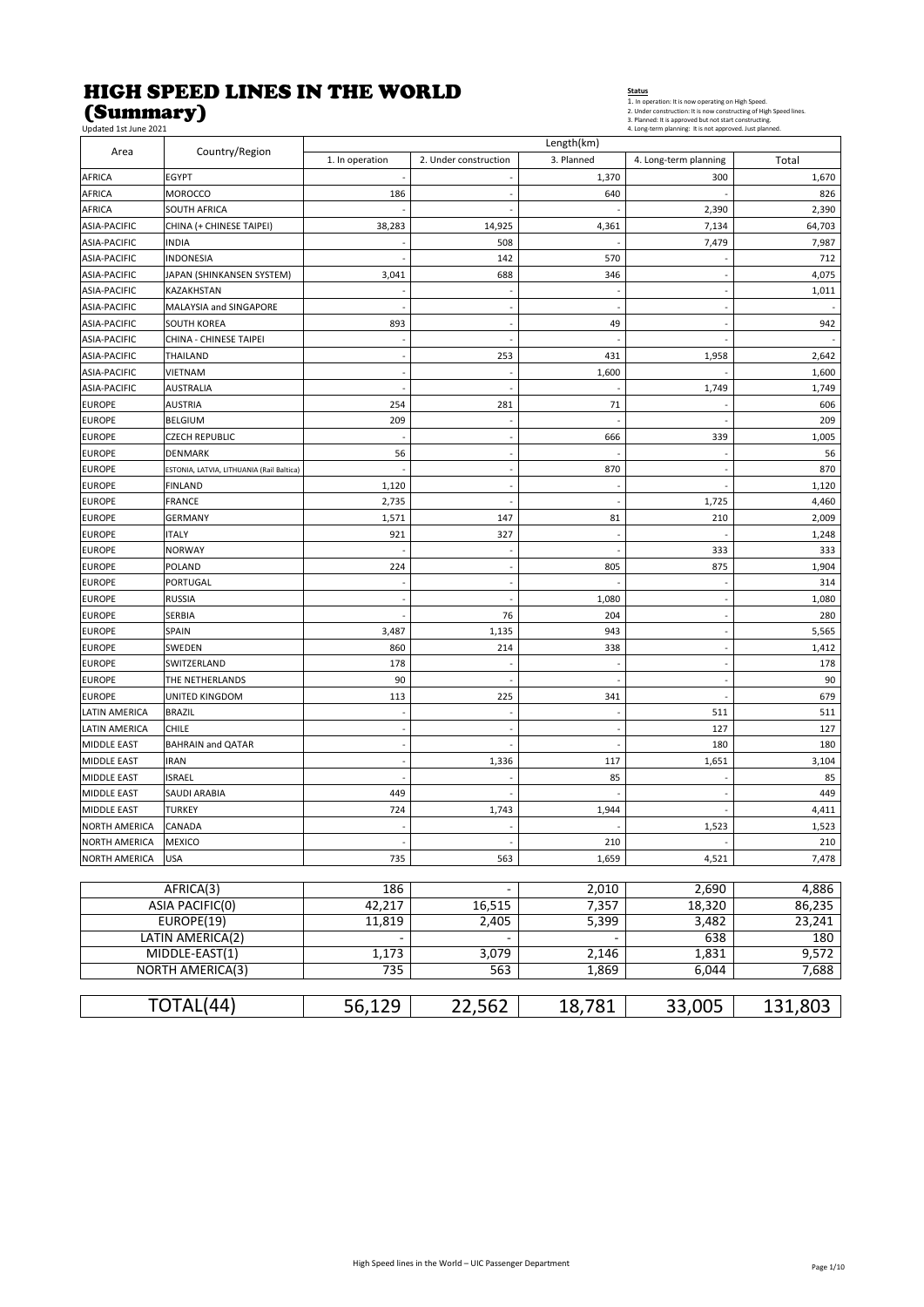| Area                | Country/Region   | Status                | Section                              | Max.Speed<br>(km/h) | Year | Length<br>(km) |
|---------------------|------------------|-----------------------|--------------------------------------|---------------------|------|----------------|
| AFRICA              | EGYPT            | 3. Planned            | Cairo - Alexandria                   | 320                 | 2024 | 210            |
| <b>AFRICA</b>       | <b>EGYPT</b>     | 3. Planned            | Cairo - Aswan                        | 320                 | 2024 | 700            |
| <b>AFRICA</b>       | <b>EGYPT</b>     | 3. Planned            | El Alamein - Ain Sokhna              | 250                 |      | 460            |
| <b>AFRICA</b>       | <b>EGYPT</b>     | 4. Long-term planning | Hurghada - Luxor                     | 320                 |      | 300            |
| <b>AFRICA</b>       | <b>MOROCCO</b>   | 1. In operation       | Tanger - Kenitra                     | 320                 | 2018 | 186            |
| <b>AFRICA</b>       | <b>MOROCCO</b>   | 3. Planned            | Kenitra - Rabat                      | 320                 | 2027 | 55             |
| <b>AFRICA</b>       | <b>MOROCCO</b>   | 3. Planned            | Casablanca - Marrakech               | 320                 | 2028 | 240            |
| <b>AFRICA</b>       | <b>MOROCCO</b>   | 3. Planned            | Rabat - Casablanca                   | 320                 | 2029 | 105            |
| <b>AFRICA</b>       | <b>MOROCCO</b>   | 4. Long-term planning | Marrakech - Agadir                   | 250                 |      | 240            |
| <b>AFRICA</b>       | SOUTH AFRICA     | 4. Long-term planning | Johannesburg - Durban                | 300                 |      | 610            |
| <b>AFRICA</b>       | SOUTH AFRICA     | 4. Long-term planning | Johannesburg - Musina                | 300                 |      | 1300           |
| <b>AFRICA</b>       | SOUTH AFRICA     | 4. Long-term planning | Johannesburg - Cape Town             | 300                 |      | 480            |
| ASIA PACIFIC        | AUSTRALIA        | 4. Long-term planning | Sydney - Canberra                    | 350                 | 2035 | 283            |
| <b>ASIA PACIFIC</b> | AUSTRALIA        | 4. Long-term planning | Melbourne - Gunning (- Sydney)       | 350                 | 2040 | 611            |
| <b>ASIA PACIFIC</b> | AUSTRALIA        | 4. Long-term planning | Sydney - Newcastle                   | 350                 | 2045 | 134            |
| <b>ASIA PACIFIC</b> | <b>AUSTRALIA</b> | 4. Long-term planning | Brisbane - Gold Coast                | 350                 | 2051 | 115            |
| <b>ASIA PACIFIC</b> | <b>AUSTRALIA</b> | 4. Long-term planning | Newcastle - Bronelton (- Gold Coast) | 350                 | 2058 | 606            |
| <b>ASIA PACIFIC</b> | <b>CHINA</b>     | 1. In operation       | Qinhuangdao - Shenyang North         | 250                 | 2003 | 405            |
| ASIA PACIFIC        | <b>CHINA</b>     | 1. In operation       | Taipei - Kaohsiung                   | 300                 | 2007 | 345            |
| ASIA PACIFIC        | <b>CHINA</b>     | 1. In operation       | Nanjing - Hefei                      | 250                 | 2008 | 148            |
| <b>ASIA PACIFIC</b> | <b>CHINA</b>     | 1. In operation       | Beijing South - Tianjin              | 350                 | 2008 | 118            |
| <b>ASIA PACIFIC</b> | <b>CHINA</b>     | 1. In operation       | Qingdao - Jinan                      | 200                 | 2009 | 393            |
| ASIA PACIFIC        | <b>CHINA</b>     | 1. In operation       | Hefei East - Hankou                  | 250                 | 2009 | 380            |
| <b>ASIA PACIFIC</b> | <b>CHINA</b>     | 1. In operation       | Shijiazhuang North - Taiyuan         | 250                 | 2009 | 227            |
| ASIA PACIFIC        | <b>CHINA</b>     | 1. In operation       | Suining - Chengdu East               | 200                 | 2009 | 151            |
| ASIA PACIFIC        | <b>CHINA</b>     | 1. In operation       | Ningbo - Cangnan                     | 250                 | 2009 | 351            |
| ASIA PACIFIC        | CHINA            | 1. In operation       | Wuhan - Guangzhou South              | 350                 | 2009 | 1079           |
| ASIA PACIFIC        | <b>CHINA</b>     | 1. In operation       | Zhengzhou East - Xi'an North         | 350                 | 2010 | 553            |
| ASIA PACIFIC        | <b>CHINA</b>     | 1. In operation       | Cangnan - Fuzhou                     | 250                 | 2010 | 211            |
| ASIA PACIFIC        | <b>CHINA</b>     | 1. In operation       | Fuzhou - Xiamenbei                   | 250                 | 2010 | 234            |
| ASIA PACIFIC        | <b>CHINA</b>     | 1. In operation       | Chengdu - Qingchengshan              | 200                 | 2010 | 65             |
| <b>ASIA PACIFIC</b> | <b>CHINA</b>     | 1. In operation       | Shanghai - Nanjing                   | 350                 | 2010 | 323            |
| <b>ASIA PACIFIC</b> | <b>CHINA</b>     | 1. In operation       | Jiujiang - Nanchang West             | 250                 | 2010 | 138            |
| <b>ASIA PACIFIC</b> | <b>CHINA</b>     | 1. In operation       | Shanghai Hongqiao - Hangzhou South   | 350                 | 2010 | 174            |
| <b>ASIA PACIFIC</b> | <b>CHINA</b>     | 1. In operation       | Haikou - Sanya                       | 250                 | 2010 | 308            |
| <b>ASIA PACIFIC</b> | <b>CHINA</b>     | 1. In operation       | Guangzhou - Zhuhai North             | 200                 | 2011 | 143            |
| ASIA PACIFIC        | CHINA            | 1. In operation       | Changchun - Jilin                    | 250                 | 2011 | 111            |
| <b>ASIA PACIFIC</b> | CHINA            | 1. In operation       | Beijing South - Shanghai Hongqiao    | 350                 | 2011 | 1318           |
| <b>ASIA PACIFIC</b> | CHINA            | 1. In operation       | Guangzhou South - Futian             | 250                 | 2011 | 111            |
| <b>ASIA PACIFIC</b> | CHINA            | 1. In operation       | Longyan - Zhangzhou                  | 200                 | 2012 | 114            |
| ASIA PACIFIC        | CHINA            | 1. In operation       | Hankou - Yichang East                | 200                 | 2012 | 292            |
| ASIA PACIFIC        | <b>CHINA</b>     | 1. In operation       | Zhengzhou East - Wuhan               | 350                 | 2012 | 526            |
| <b>ASIA PACIFIC</b> | <b>CHINA</b>     | 1. In operation       | Bengbu South - Hefei                 | 350                 | 2012 | 131            |
| ASIA PACIFIC        | <b>CHINA</b>     | 1. In operation       | Dalian North - Harbin West           | 350                 | 2012 | 921            |
| ASIA PACIFIC        | CHINA            | 1. In operation       | Taigemu - Baotou                     | 200                 | 2012 | 146            |
| ASIA PACIFIC        | <b>CHINA</b>     | 1. In operation       | Beijing West - Zhengzhou East        | 350                 | 2012 | 676            |
| ASIA PACIFIC        | <b>CHINA</b>     | 1. In operation       | Taishansuo (block station) - Liuzhou | 200                 | 2012 | 498            |
| ASIA PACIFIC        | CHINA            | 1. In operation       | Nanjing South - Hangzhou East        | 350                 | 2013 | 254            |
| <b>ASIA PACIFIC</b> | CHINA            | 1. In operation       | Hangzhou South - Ningbo              | 350                 | 2013 | 157            |
| ASIA PACIFIC        | <b>CHINA</b>     | 1. In operation       | Panjin North - Yingkou East          | 350                 | 2013 | 90             |
| ASIA PACIFIC        | CHINA            | 1. In operation       | Nanchang West - Fuzhou               | 200                 | 2013 | 547            |
| ASIA PACIFIC        | CHINA            | 1. In operation       | Yongtai - Putian                     | 200                 | 2013 | 59             |
| ASIA PACIFIC        | CHINA            | 1. In operation       | Tianjin - Qinhuangdao                | 350                 | 2013 | 288            |
| ASIA PACIFIC        | CHINA            | 1. In operation       | Xi'an North - Baoji South            | 350                 | 2013 | 184            |
| ASIA PACIFIC        | <b>CHINA</b>     | 1. In operation       | Xiamen North - Shenzhen North        | 250                 | 2013 | 513            |
| <b>ASIA PACIFIC</b> | <b>CHINA</b>     | 1. In operation       | Nanhu East - Xianning South          | 250                 | 2013 | 76             |
| ASIA PACIFIC        | <b>CHINA</b>     | 1. In operation       | Liuzhou - Nanning                    | 250                 | 2013 | 223            |
| ASIA PACIFIC        | <b>CHINA</b>     | 1. In operation       | Qinzhou North - Fangchenggang        | 250                 | 2013 | 62             |
|                     |                  |                       |                                      |                     |      |                |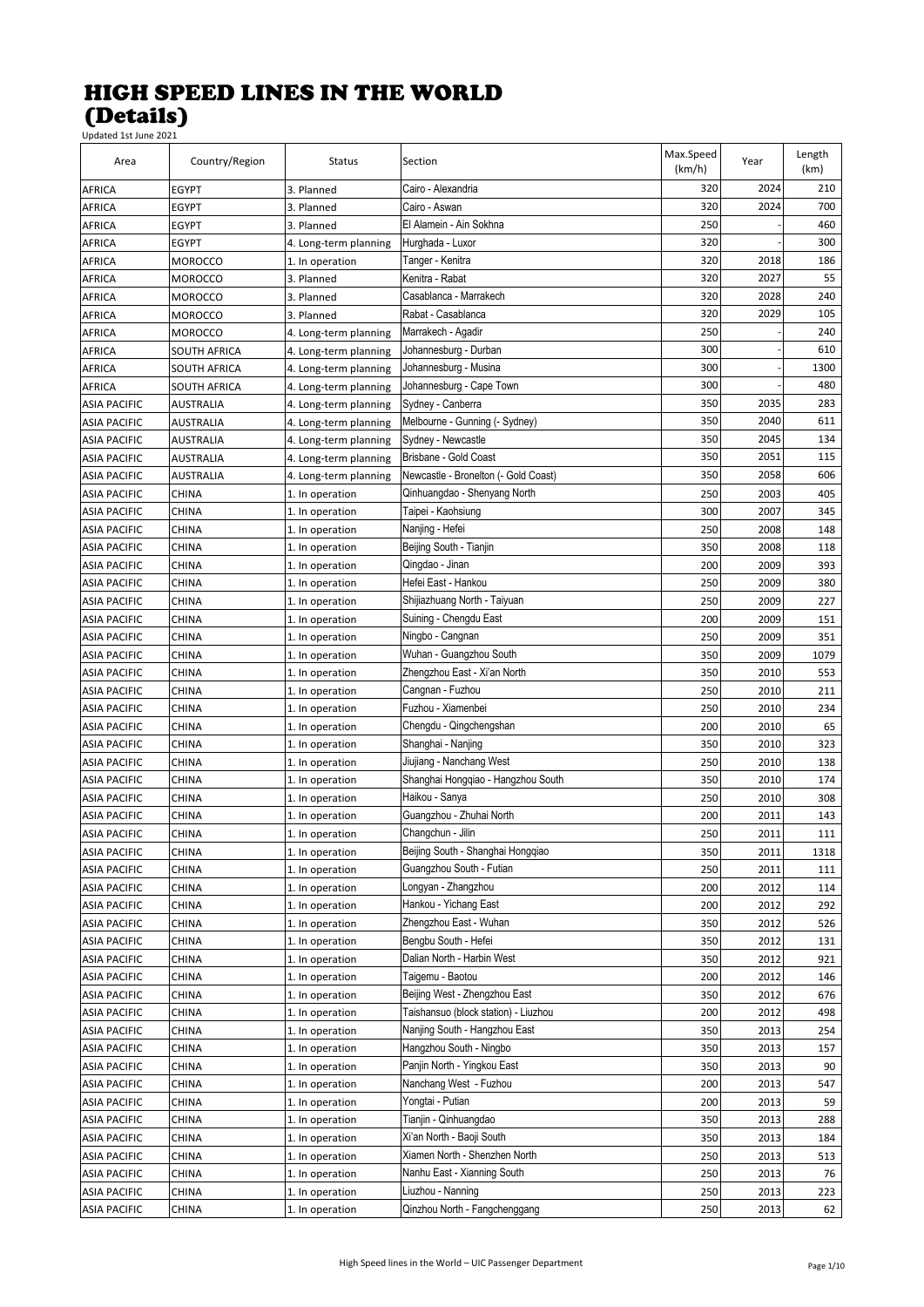| Updated 1st June 2021 |                |                 |                                 |                     |      |                |
|-----------------------|----------------|-----------------|---------------------------------|---------------------|------|----------------|
| Area                  | Country/Region | <b>Status</b>   | Section                         | Max.Speed<br>(km/h) | Year | Length<br>(km) |
| <b>ASIA PACIFIC</b>   | <b>CHINA</b>   | 1. In operation | Nanning East - Beihai           | 250                 | 2013 | 197            |
| <b>ASIA PACIFIC</b>   | <b>CHINA</b>   | 1. In operation | Pixian West - Pengzhou          | 200                 | 2013 | 21             |
| <b>ASIA PACIFIC</b>   | <b>CHINA</b>   | 1. In operation | Chongqing North - Liangwu       | 200                 | 2013 | 263            |
| <b>ASIA PACIFIC</b>   | <b>CHINA</b>   | 1. In operation | Nanning - Genzhu                | 250                 | 2014 | 143            |
| <b>ASIA PACIFIC</b>   | <b>CHINA</b>   | 1. In operation | Genzhu - Guangzhou South        | 200                 | 2014 | 431            |
| <b>ASIA PACIFIC</b>   | <b>CHINA</b>   | 1. In operation | Wuhan - Dayebei                 | 250                 | 2014 | 91             |
| <b>ASIA PACIFIC</b>   | <b>CHINA</b>   | 1. In operation | Gedian South - Huanggangdong    | 250                 | 2014 | 36             |
| <b>ASIA PACIFIC</b>   | <b>CHINA</b>   | 1. In operation | Taiyuan South - Xi'an North     | 250                 | 2014 | 571            |
| <b>ASIA PACIFIC</b>   | <b>CHINA</b>   | 1. In operation | Hangzhou South - Changsha South | 350                 | 2014 | 911            |
| <b>ASIA PACIFIC</b>   | <b>CHINA</b>   | 1. In operation | Changsha South - Xinhuang West  | 350                 | 2014 | 420            |
| <b>ASIA PACIFIC</b>   | <b>CHINA</b>   | 1. In operation | Jiangyou - Chengdu East         | 250                 | 2014 | 153            |
| <b>ASIA PACIFIC</b>   | <b>CHINA</b>   | 1. In operation | Chengdu East - Leshan           | 250                 | 2014 | 135            |
| <b>ASIA PACIFIC</b>   | <b>CHINA</b>   | 1. In operation | Leshan - Emeishan               | 250                 | 2014 | 27             |
| <b>ASIA PACIFIC</b>   | <b>CHINA</b>   | 1. In operation | Lanzhou West - Ürümgi South     | 250                 | 2014 | 1785           |
| <b>ASIA PACIFIC</b>   | <b>CHINA</b>   | 1. In operation | Guiyang East - Guangzhou South  | 250                 | 2014 | 860            |
| <b>ASIA PACIFIC</b>   | <b>CHINA</b>   | 1. In operation | Qingdao - Rongcheng             | 250                 | 2014 | 301            |
| <b>ASIA PACIFIC</b>   | <b>CHINA</b>   | 1. In operation | Zhengzhou East - Songchenglu    | 200                 | 2014 | 50             |
| <b>ASIA PACIFIC</b>   | <b>CHINA</b>   | 1. In operation | Ximotang - Yantai               | 250                 | 2015 | 19             |
| <b>ASIA PACIFIC</b>   | <b>CHINA</b>   | 1. In operation | Nanyangzhai - Jiaozuo           | 200                 | 2015 | 70             |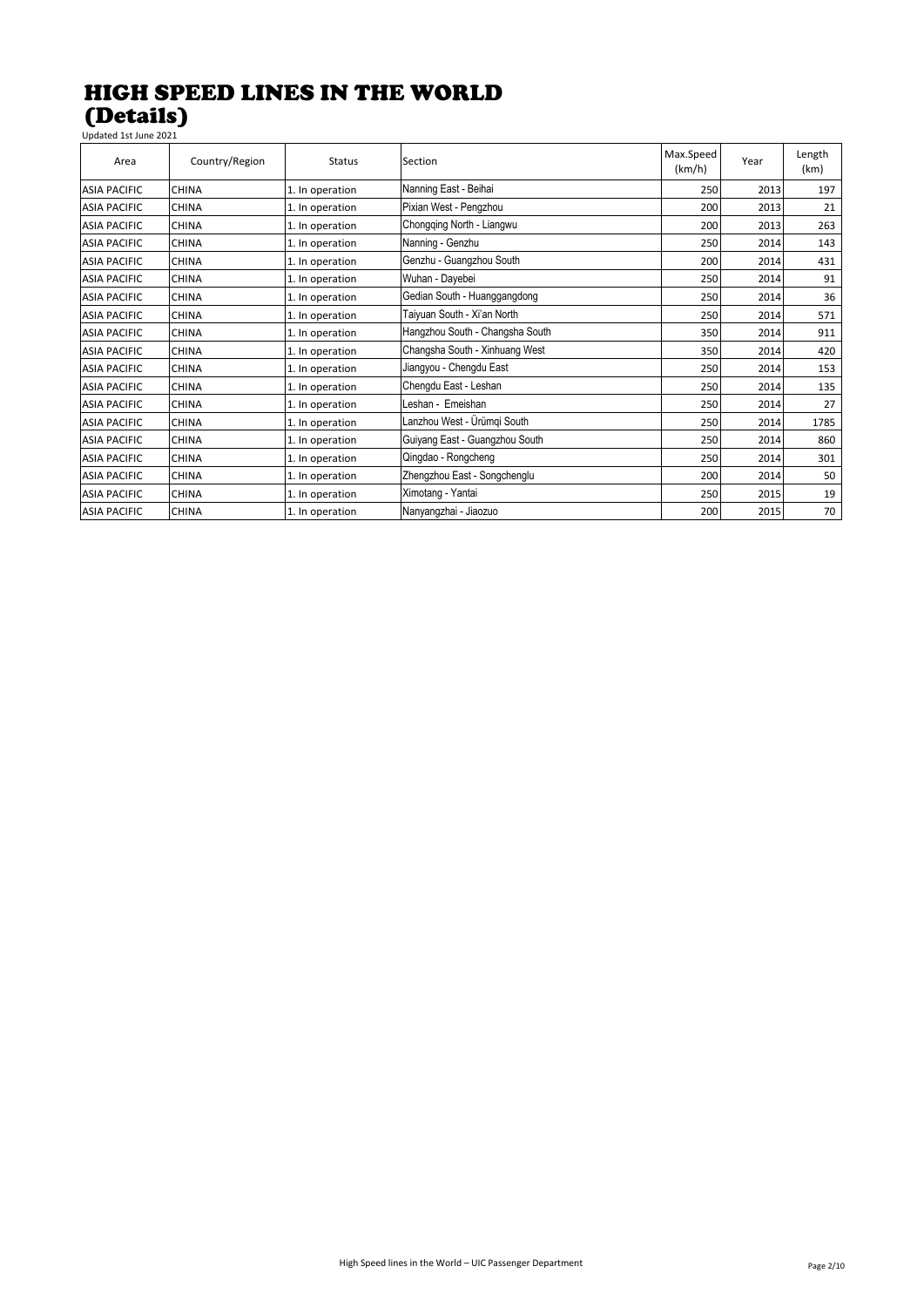| Area                | Country/Region | <b>Status</b>   | Section                                            | Max.Speed<br>(km/h) | Year | Length<br>(km) |
|---------------------|----------------|-----------------|----------------------------------------------------|---------------------|------|----------------|
| <b>ASIA PACIFIC</b> | <b>CHINA</b>   | 1. In operation | Houling (block station) - Hongxing (block station) | 200                 | 2018 | 8              |
| <b>ASIA PACIFIC</b> | <b>CHINA</b>   | 1. In operation | Huyi (block station) - Aibei (block station)       | 200                 | 2018 |                |
| <b>ASIA PACIFIC</b> | <b>CHINA</b>   | 1. In operation | Chengde South - Pingquan North                     | 350                 | 2018 | 67             |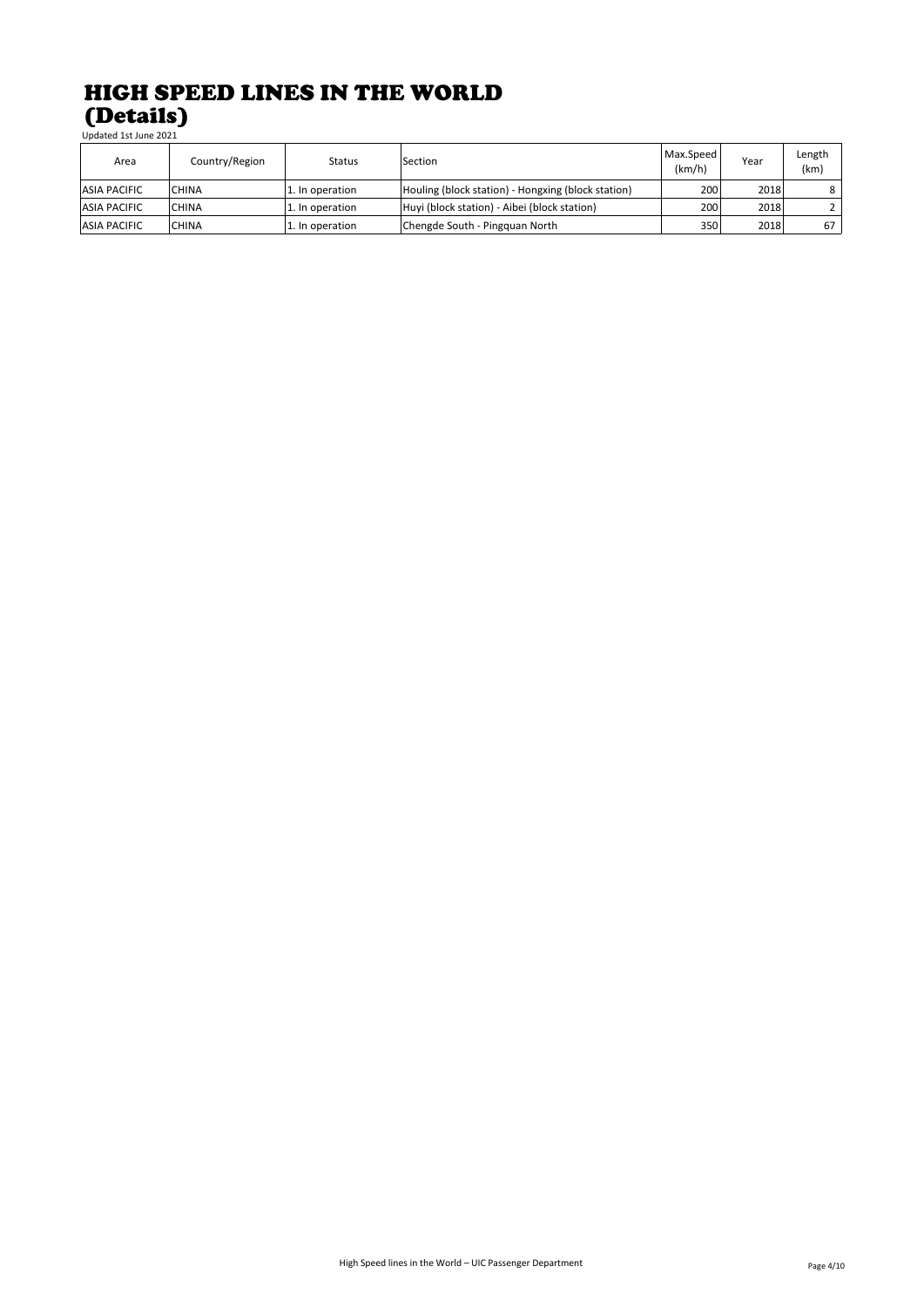| Area                | Country/Region | <b>Status</b>   | Section                                    | Max.Speed<br>(km/h) | Year | Length<br>(km) |
|---------------------|----------------|-----------------|--------------------------------------------|---------------------|------|----------------|
| ASIA PACIFIC        | <b>CHINA</b>   | 1. In operation | Xinhuang West - Guiyang North              | 350                 | 2015 | 286            |
| <b>ASIA PACIFIC</b> | <b>CHINA</b>   | 1. In operation | Hefei North City - Fuzhou                  | 350                 | 2015 | 850            |
| ASIA PACIFIC        | <b>CHINA</b>   | 1. In operation | Harbin North - Qigihar South               | 250                 | 2015 | 269            |
| ASIA PACIFIC        | <b>CHINA</b>   | 1. In operation | Shenyang South - Dandong                   | 250                 | 2015 | 207            |
| <b>ASIA PACIFIC</b> | <b>CHINA</b>   | 1. In operation | Tianjin - Yujiapu                          | 350                 | 2015 | 43             |
| ASIA PACIFIC        | <b>CHINA</b>   | 1. In operation | Jilin - Huichun                            | 250                 | 2015 | 361            |
| ASIA PACIFIC        | <b>CHINA</b>   | 1. In operation | Nanjing South - Anging                     | 250                 | 2015 | 257            |
| <b>ASIA PACIFIC</b> | <b>CHINA</b>   | 1. In operation | Nanning - Yangxu                           | 250                 | 2015 | 257            |
| <b>ASIA PACIFIC</b> | <b>CHINA</b>   | 1. In operation | Dandong - Dalian North                     | 200                 | 2015 | 293            |
| ASIA PACIFIC        | <b>CHINA</b>   | 1. In operation | Chengdu East - Shapingba                   | 250                 | 2015 | 300            |
| <b>ASIA PACIFIC</b> | <b>CHINA</b>   | 1. In operation | Tangyasuo (block station) - Wenzhou South  | 200                 | 2015 | 190            |
| <b>ASIA PACIFIC</b> | <b>CHINA</b>   | 1. In operation | Ganxian - Longyan                          | 200                 | 2015 | 248            |
| ASIA PACIFIC        | <b>CHINA</b>   | 1. In operation | Tianjin West - Bazhou West                 | 250                 | 2015 | 73             |
| ASIA PACIFIC        | <b>CHINA</b>   | 1. In operation | Bazhou West - Xushui                       | 200                 | 2015 | 65             |
| <b>ASIA PACIFIC</b> | <b>CHINA</b>   | 1. In operation | Hainan West Circle (Haikou-Sanya)          | 200                 | 2015 | 345            |
| <b>ASIA PACIFIC</b> | <b>CHINA</b>   | 1. In operation | Zhengzhou East - Xinzheng Airport          | 200                 | 2015 | 27             |
| ASIA PACIFIC        | <b>CHINA</b>   | 1. In operation | Taipei - Nangang                           | 130                 | 2016 | 9              |
| <b>ASIA PACIFIC</b> | <b>CHINA</b>   | 1. In operation | Foshan West - Zhaoging                     | 200                 | 2016 | 81             |
| <b>ASIA PACIFIC</b> | <b>CHINA</b>   | 1. In operation | Changping East - Xiaojinkou                | 200                 | 2016 | 53             |
| ASIA PACIFIC        | <b>CHINA</b>   | 1. In operation | Zhengzhou - Xuzhou                         | 350                 | 2016 | 362            |
| <b>ASIA PACIFIC</b> | <b>CHINA</b>   | 1. In operation | Chongqing North - Wanzhou North            | 250                 | 2016 | 246            |
| <b>ASIA PACIFIC</b> | <b>CHINA</b>   | 1. In operation | Hankou - Xiaogan East                      | 200                 | 2016 | 61             |
| <b>ASIA PACIFIC</b> | <b>CHINA</b>   | 1. In operation | Changsha - Zhuzhou - Xiangtan              | 200                 | 2016 | 82             |
| <b>ASIA PACIFIC</b> | <b>CHINA</b>   | 1. In operation | Guiyang North - Kunming                    | 250                 | 2016 | 463            |
| ASIA PACIFIC        | <b>CHINA</b>   | 1. In operation | Yangxu - Baise                             | 250                 | 2016 | 452            |
| ASIA PACIFIC        | <b>CHINA</b>   | 1. In operation | Daye North - Yangxin                       | 250                 | 2017 | 37             |
| <b>ASIA PACIFIC</b> | <b>CHINA</b>   | 1. In operation | Baoji South - Lanzhou West                 | 250                 | 2017 | 353            |
| ASIA PACIFIC        | <b>CHINA</b>   | 1. In operation | Wulanchabu - Hohhot East                   | 250                 | 2017 | 128            |
| ASIA PACIFIC        | <b>CHINA</b>   | 1. In operation | Yangxin - K23 Block Station                | 250                 | 2017 | 82             |
| ASIA PACIFIC        | <b>CHINA</b>   | 1. In operation | Xi'an North - Jinangyou                    | 250                 | 2017 | 505            |
| <b>ASIA PACIFIC</b> | <b>CHINA</b>   | 1. In operation | Huaibei North - Xiaoxian North             | 250                 | 2017 | 25             |
| ASIA PACIFIC        | <b>CHINA</b>   | 1. In operation | Shijiazhuang - Jinan East                  | 250                 | 2017 | 308            |
| ASIA PACIFIC        | <b>CHINA</b>   | 1. In operation | Quzhou - Jiujiang                          | 200                 | 2017 | 334            |
| <b>ASIA PACIFIC</b> | <b>CHINA</b>   | 1. In operation | Dongguan - Changping East                  | 200                 | 2017 | 48             |
| <b>ASIA PACIFIC</b> | <b>CHINA</b>   | 1. In operation | Changsha West - Changsha                   | 200                 | 2017 | 22             |
| ASIA PACIFIC        | <b>CHINA</b>   | 1. In operation | Chongqing West - Guiyang                   | 200                 | 2018 | 380            |
| ASIA PACIFIC        | <b>CHINA</b>   | 1. In operation | Jiangmen - Zhanjiang West                  | 200                 | 2018 | 355            |
| <b>ASIA PACIFIC</b> | <b>CHINA</b>   | 1. In operation | Harbin - Jiamusi                           | 200                 | 2018 | 343            |
| <b>ASIA PACIFIC</b> | CHINA          | 1. In operation | Yuanping West - Taiyuan South              | 200                 | 2018 | 111            |
| <b>ASIA PACIFIC</b> | CHINA          | 1. In operation | Guangtong North - Dali                     | 200                 | 2018 | 175            |
| <b>ASIA PACIFIC</b> | <b>CHINA</b>   | 1. In operation | Xinhui - Jiangmen                          | 200                 | 2018 | 3              |
| <b>ASIA PACIFIC</b> | <b>CHINA</b>   | 1. In operation | Futian - Hong Kong (boundary)              | 200                 | 2018 | 4              |
| <b>ASIA PACIFIC</b> | <b>CHINA</b>   | 1. In operation | Harbin - Harbin North                      | 200                 | 2018 | 13             |
| <b>ASIA PACIFIC</b> | <b>CHINA</b>   | 1. In operation | Hangzhou South - Huangshan North           | 200                 | 2018 | 272            |
| ASIA PACIFIC        | <b>CHINA</b>   | 1. In operation | Harbin - Mudanjiang                        | 250                 | 2018 | 300            |
| <b>ASIA PACIFIC</b> | <b>CHINA</b>   | 1. In operation | Qingdao North - Ganyu North                | 200                 | 2018 | 197            |
| ASIA PACIFIC        | <b>CHINA</b>   | 1. In operation | Ganyu North - Weiyang (block station)      | 200                 | 2018 | 234            |
| ASIA PACIFIC        | <b>CHINA</b>   | 1. In operation | Huaihua South - Hengyang East              | 200                 | 2018 | 319            |
| <b>ASIA PACIFIC</b> | <b>CHINA</b>   | 1. In operation | Xiantang - Yanjialong                      | 200                 | 2018 | 5              |
| <b>ASIA PACIFIC</b> | <b>CHINA</b>   | 1. In operation | Changtang (block station) - Hengyang North | 200                 | 2018 | 5              |
| ASIA PACIFIC        | CHINA          | 1. In operation | Changtang (block station) - Chashan'ao     | 200                 | 2018 | 5              |
| ASIA PACIFIC        | CHINA          | 1. In operation | Qihe - Jinan West                          | 200                 | 2018 | 21             |
| ASIA PACIFIC        | <b>CHINA</b>   | 1. In operation | Dazhengzhuang (b.s.) - Damoliu (b.s.)      | 200                 | 2018 | 3              |
| ASIA PACIFIC        | <b>CHINA</b>   | 1. In operation | Jinan East - Wulitang (block station)      | 200                 | 2018 | 21             |
| ASIA PACIFIC        | <b>CHINA</b>   | 1. In operation | Jinan East - Qingdao                       | 350                 | 2018 | 305            |
| <b>ASIA PACIFIC</b> | <b>CHINA</b>   | 1. In operation | Tongren - Dazongping                       | 200                 | 2018 | 46             |
| <b>ASIA PACIFIC</b> | <b>CHINA</b>   | 1. In operation | Chengdu West - Chaoyang Lake               | 200                 | 2018 | 100            |
| ASIA PACIFIC        | <b>CHINA</b>   | 1. In operation | Nanping North - Longyan                    | 200                 | 2018 | 247            |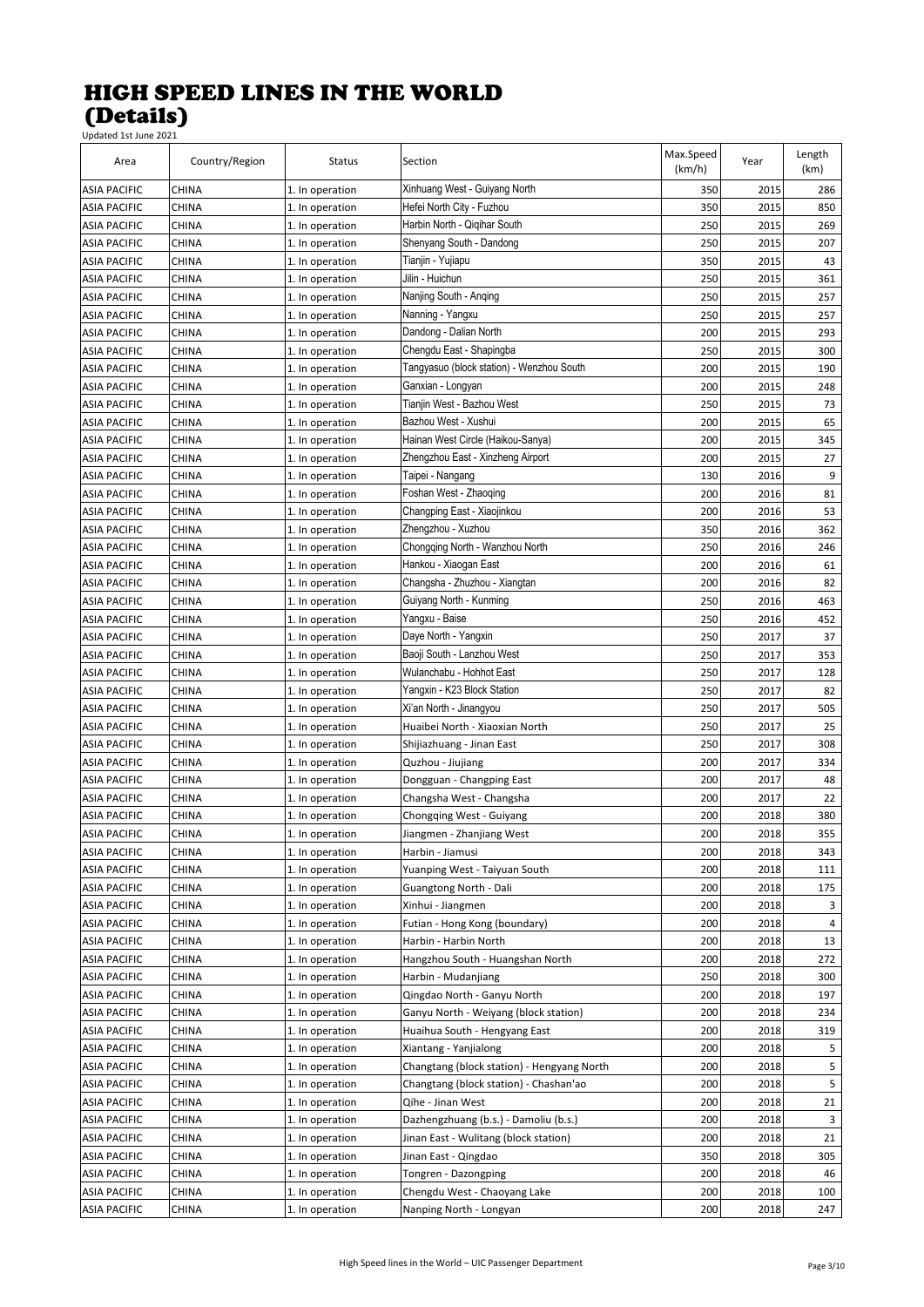| Area                | Country/Region | Status          | Section                                          | Max.Speed<br>(km/h) | Year | Length<br>(km) |
|---------------------|----------------|-----------------|--------------------------------------------------|---------------------|------|----------------|
| <b>ASIA PACIFIC</b> | <b>CHINA</b>   | 1. In operation | Pingquan North - Shenyang                        | 350                 | 2018 | 434            |
| ASIA PACIFIC        | <b>CHINA</b>   | 1. In operation | Qiandingxiang W. (b.s.) - Houdingxiang E. (b.s.) | 200                 | 2018 | 2              |
| <b>ASIA PACIFIC</b> | <b>CHINA</b>   | 1. In operation | Houdingxiang E. (b.s.) - Qiandingxiang W. (b.s.) | 200                 | 2018 | 2              |
| <b>ASIA PACIFIC</b> | <b>CHINA</b>   | 1. In operation | Tongliao - Xinmin North                          | 250                 | 2018 | 197            |
| <b>ASIA PACIFIC</b> | <b>CHINA</b>   | 1. In operation | Yaojiawopu (block station) - Tianjiawopu (b.s.)  | 200                 | 2018 | 6              |
| ASIA PACIFIC        | <b>CHINA</b>   | 1. In operation | Tuancun (block station) - Daguhe (block station) | 350                 | 2018 | 4              |
| ASIA PACIFIC        | CHINA          | 1. In operation | Leshan - Yibin West                              | 350                 | 2019 | 145            |
| ASIA PACIFIC        | CHINA          | 1. In operation | Liying - Daxing Airport                          | 200                 | 2019 | 32             |
| <b>ASIA PACIFIC</b> | CHINA          | 1. In operation | Meizhou West - Chaoshan                          | 200                 | 2019 | 120            |
| ASIA PACIFIC        | CHINA          | 1. In operation | Rizhao West - Dawangzhuang (block station)       | 350                 | 2019 | 226            |
| ASIA PACIFIC        | CHINA          | 1. In operation | Qufu East - Dawangzhuang (block station)         | 200                 | 2019 | 10             |
| ASIA PACIFIC        | CHINA          | 1. In operation | Qufu East - Daxiasong (block station)            | 200                 | 2019 | 4              |
| ASIA PACIFIC        | CHINA          | 1. In operation | Xiaogan East - Yunmeng East                      | 250                 | 2019 | 21             |
| ASIA PACIFIC        | CHINA          | 1. In operation | Yunmeng East - Shiyan East                       | 350                 | 2019 | 377            |
| ASIA PACIFIC        | <b>CHINA</b>   | 1. In operation | Shangqiu - Hefei North City                      | 350                 | 2019 | 378            |
| <b>ASIA PACIFIC</b> | <b>CHINA</b>   | 1. In operation | Zhengzhou East - Xiangyang East                  | 350                 | 2019 | 389            |
| ASIA PACIFIC        | CHINA          | 1. In operation | Zhengzhou South - Fuyang West                    | 350                 | 2019 | 280            |
| ASIA PACIFIC        | <b>CHINA</b>   | 1. In operation | Yinchuan - Zhongwei South                        | 250                 | 2019 | 207            |
| ASIA PACIFIC        | CHINA          | 1. In operation | Xintang South - Shenzhen Airport                 | 140                 | 2019 | 73             |
| ASIA PACIFIC        | CHINA          | 1. In operation | Xintang South - Xintang                          | 140                 | 2019 | 3              |
| ASIA PACIFIC        | CHINA          | 1. In operation | Xuzhou (Lanxu Yard) - Yancheng (Yanxu Y.)        | 250                 | 2019 | 313            |
| ASIA PACIFIC        | CHINA          | 1. In operation | Dongji - Huai'an East                            | 250                 | 2019 | 105            |
| <b>ASIA PACIFIC</b> | CHINA          | 1. In operation | Yibin West - Guiyang East                        | 250                 | 2019 | 368            |
| ASIA PACIFIC        | CHINA          | 1. In operation | Jianpo (block station) - Guiyang North           | 250                 | 2019 | 9              |
| ASIA PACIFIC        | CHINA          |                 |                                                  | 350                 | 2019 | 385            |
|                     |                | 1. In operation | Hejia (block station) - Ganzhou West             |                     |      |                |
| ASIA PACIFIC        | CHINA          | 1. In operation | Henggang - Hejia (block station)                 | 200                 | 2019 | 11             |
| ASIA PACIFIC        | CHINA          | 1. In operation | Dongcun (block station) - Pushu (block station)  | 200                 | 2019 | 5              |
| ASIA PACIFIC        | <b>CHINA</b>   | 1. In operation | Fanjia (block station) - Nanjie (block station)  | 200                 | 2019 | 2              |
| ASIA PACIFIC        | <b>CHINA</b>   | 1. In operation | Ganxian North - Pingjiang (block station)        | 200                 | 2019 | 3              |
| ASIA PACIFIC        | <b>CHINA</b>   | 1. In operation | Qianjiang - Changde                              | 200                 | 2019 | 333            |
| <b>ASIA PACIFIC</b> | <b>CHINA</b>   | 1. In operation | Beijing North - Zhangjiakou                      | 350                 | 2019 | 174            |
| <b>ASIA PACIFIC</b> | CHINA          | 1. In operation | Zhangjiakou - Wulanchabu                         | 350                 | 2019 | 159            |
| <b>ASIA PACIFIC</b> | CHINA          | 1. In operation | Xiahuayuan - Taizicheng (Chongli Railway)        | 250                 | 2019 | 52             |
| ASIA PACIFIC        | CHINA          | 1. In operation | Huai'an - Datong South                           | 250                 | 2019 | 134            |
| ASIA PACIFIC        | CHINA          | 1. In operation | Kazuo - Chifeng                                  | 250                 | 2020 | 156            |
| ASIA PACIFIC        | CHINA          | 1. In operation | Sunjiagou (b.s.) - Zhengzhangzi (b.s.)           | 200                 | 2020 | 5              |
| <b>ASIA PACIFIC</b> | <b>CHINA</b>   | 1. In operation | Feidong - Huzhou                                 | 350                 | 2020 | 309            |
| <b>ASIA PACIFIC</b> | <b>CHINA</b>   | 1. In operation | Zhaodian - Huangdu                               | 200                 | 2020 | 143            |
| <b>ASIA PACIFIC</b> | CHINA          | 1. In operation | Pingdong (b.s.) - Nantong West                   | 200                 | 2020 | 5              |
| <b>ASIA PACIFIC</b> | <b>CHINA</b>   | 1. In operation | Anshun West - Shuicheng                          | 250                 | 2020 | 120            |
| <b>ASIA PACIFIC</b> | <b>CHINA</b>   | 1. In operation | Guangzhou North - Qingyuan                       | 200                 | 2020 | 37             |
| <b>ASIA PACIFIC</b> | <b>CHINA</b>   | 1. In operation | Weifang - Laixi                                  | 350                 | 2020 | 128            |
| <b>ASIA PACIFIC</b> | <b>CHINA</b>   | 1. In operation | Huai'an West - Dantu                             | 250                 | 2020 | 199            |
| ASIA PACIFIC        | <b>CHINA</b>   | 1. In operation | Shaobo (b.s.) - Dujiang                          | 200                 | 2020 | 4              |
| ASIA PACIFIC        | CHINA          | 1. In operation | Shaobo (b.s.) - Tai'anzhen                       | 200                 | 2020 | 5              |
| <b>ASIA PACIFIC</b> | CHINA          | 1. In operation | Hengshan (b.s.) - Zhenjiang                      | 200                 | 2020 | 12             |
| ASIA PACIFIC        | CHINA          | 1. In operation | Nayangzhai - Changfengjie (b.s.)                 | 250                 | 2020 | 362            |
| ASIA PACIFIC        | CHINA          | 1. In operation | Feixi Jinggang - Shuangling (b.s.)               | 350                 | 2020 | 134            |
| <b>ASIA PACIFIC</b> | CHINA          | 1. In operation | Shuangling (b.s.) - Longshan (b.s.)              | 200                 | 2020 | 4              |
| <b>ASIA PACIFIC</b> | CHINA          | 1. In operation | Longshan (b.s.) - Anqing                         | 200                 | 2020 | 22             |
| ASIA PACIFIC        | CHINA          | 1. In operation | Fuzhou - Pingtan                                 | 200                 | 2020 | 88             |
| ASIA PACIFIC        | CHINA          | 1. In operation | Xi'an North - Wuzhong                            | 250                 | 2020 | 545            |
| <b>ASIA PACIFIC</b> | <b>CHINA</b>   | 1. In operation | Huwang (b.s.) - Liquan South                     | 200                 | 2020 | 6              |
| ASIA PACIFIC        | CHINA          | 1. In operation | Daxing Airport - Xiong'an                        | 350                 | 2020 | 59             |
| ASIA PACIFIC        | CHINA          | 1. In operation | Yancheng - Chjenqiao (b.s.)                      | 350                 | 2020 | 158            |
| ASIA PACIFIC        | CHINA          | 1. In operation | Guodaocun (b.s.) - Feixi Jinggang                | 200                 | 2020 | 6              |
| ASIA PACIFIC        | CHINA          | 1. In operation | Jixianlu (b.s)                                   | 200                 | 2020 | 10             |
| ASIA PACIFIC        | CHINA          | 1. In operation | Dafu - Xiantao                                   | 200                 | 2020 | 17             |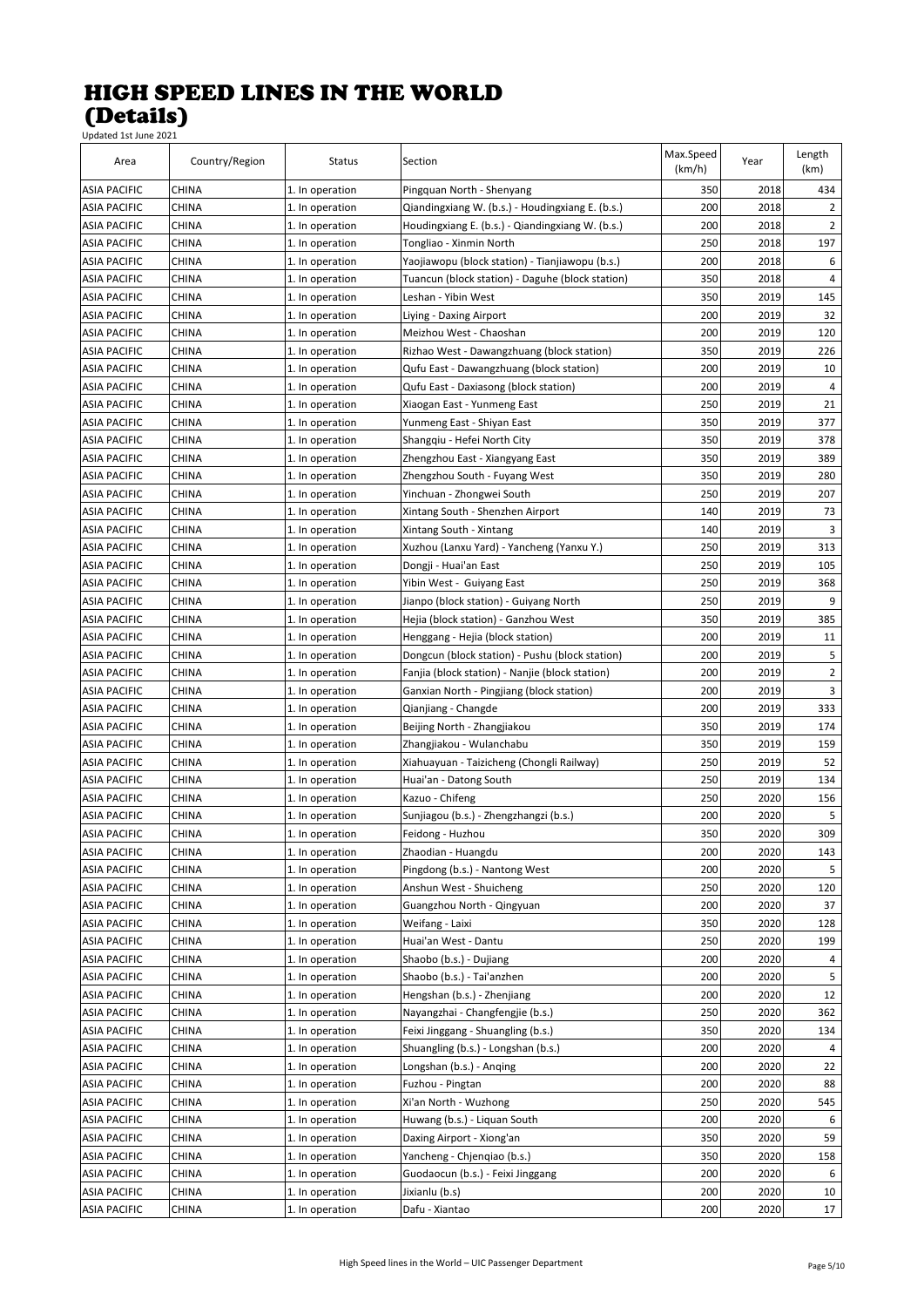| Area                | Country/Region | Status                                         | Section                                              | Max.Speed<br>(km/h) | Year   | Length<br>(km) |
|---------------------|----------------|------------------------------------------------|------------------------------------------------------|---------------------|--------|----------------|
| <b>ASIA PACIFIC</b> | CHINA          | 2. Under construction                          | Guangzhou (Xintang) - Shanwei                        | 350                 | 2021   | 206            |
| <b>ASIA PACIFIC</b> | <b>CHINA</b>   | 2. Under construction                          | Anqing - Jiujiang                                    | 350                 | 2021   | 194            |
| <b>ASIA PACIFIC</b> | <b>CHINA</b>   | 2. Under construction                          | Ganzhou - Shenzhen                                   | 350                 | 2021   | 432            |
| <b>ASIA PACIFIC</b> | CHINA          | 2. Under construction                          | Beijing - Chengde                                    | 350                 | 2021   | 192            |
| <b>ASIA PACIFIC</b> | <b>CHINA</b>   | 2. Under construction                          | Lianyungang - Xuzhou                                 | 350                 | 2021   | 180            |
| <b>ASIA PACIFIC</b> | CHINA          | 2. Under construction                          | Changde - Yiyang - Changsha                          | 350                 | 2021   | 158            |
| <b>ASIA PACIFIC</b> | CHINA          | 2. Under construction                          | Baihe - Dunhua                                       | 250                 | 2021   | 102            |
| <b>ASIA PACIFIC</b> | CHINA          | 2. Under construction                          | Chaoyang - Linaghai South (tie line)                 | 350                 | 2021   | 104            |
| <b>ASIA PACIFIC</b> | CHINA          | 2. Under construction                          | Zhengzhou - Puyang                                   | 350                 | 2021   | 237            |
| <b>ASIA PACIFIC</b> | CHINA          | 2. Under construction                          | Zhangjiajie - Jishou-Huaihua                         | 350                 | 2021   | 247            |
| <b>ASIA PACIFIC</b> | CHINA          | 2. Under construction                          | Beijing - Baodi                                      | 350                 | 2021   | 90             |
| <b>ASIA PACIFIC</b> | CHINA          | 2. Under construction                          | Baodi - Tangshan                                     | 350                 | 2021   | 59             |
| <b>ASIA PACIFIC</b> | CHINA          | 2. Under construction                          | Hangzhou - Shaoxing - Taizhou                        | 350                 | 2021   | 227            |
| <b>ASIA PACIFIC</b> | <b>CHINA</b>   | 2. Under construction                          | Neijiang - Zigong - Luzhou (Sichuan interc. railway) | 250                 | 2021   | 131            |
| <b>ASIA PACIFIC</b> | <b>CHINA</b>   | 2. Under construction                          | Nanning - Chongzuo                                   | 250                 | 2021   | 120            |
| <b>ASIA PACIFIC</b> | CHINA          | 2. Under construction                          | Xi'an - Hancheng (intercity railway)                 | 250                 | 2021   | 176            |
| <b>ASIA PACIFIC</b> | <b>CHINA</b>   | 2. Under construction                          | Huanggang - Huangmei                                 | 350                 | 2021.5 | 125            |
| <b>ASIA PACIFIC</b> | <b>CHINA</b>   | 2. Under construction                          | Heze - Qufu                                          | 350                 | 2021.5 | 161            |
| <b>ASIA PACIFIC</b> | CHINA          | 2. Under construction                          | Fuzhou - Xiamen                                      | 350                 | 2022   | 277            |
| <b>ASIA PACIFIC</b> | CHINA          | 2. Under construction                          | Shantou - Shanwei                                    | 350                 | 2022   | 163            |
| ASIA PACIFIC        | CHINA          | 2. Under construction                          | Fangchenggang - Dongxing                             | 250                 | 2022   | 48             |
| ASIA PACIFIC        | CHINA          | 2. Under construction                          | Huzhou - Hangzhou West (tie line)                    | 350                 | 2022   | 137            |
| <b>ASIA PACIFIC</b> | CHINA          | 2. Under construction                          | Chengdu - Huangshengguan                             | 200                 | 2022   | 275            |
| <b>ASIA PACIFIC</b> | CHINA          | 2. Under construction                          | Yinchuan - Huinong                                   | 250                 | 2022   | 101            |
|                     | CHINA          |                                                |                                                      | 350                 | 2022   | 219            |
| <b>ASIA PACIFIC</b> |                | 2. Under construction<br>2. Under construction | Zhongwei - Lanzhou                                   | 350                 | 2022   | 269            |
| <b>ASIA PACIFIC</b> | CHINA          |                                                | Xingshan - Wanzhou                                   |                     |        |                |
| <b>ASIA PACIFIC</b> | <b>CHINA</b>   | 2. Under construction                          | Mudanjiang - Jiamusi                                 | 250                 | 2022   | 375            |
| <b>ASIA PACIFIC</b> | CHINA          | 2. Under construction                          | Nanchang - Jingdezhen - Huangshan                    | 350                 | 2022   | 281            |
| <b>ASIA PACIFIC</b> | CHINA          | 2. Under construction                          | Xiangyang - Xingshan                                 | 350                 | 2022   | 182            |
| <b>ASIA PACIFIC</b> | <b>CHINA</b>   | 2. Under construction                          | Panxian - Xingyi                                     | 250                 | 2022   | 98             |
| <b>ASIA PACIFIC</b> | <b>CHINA</b>   | 2. Under construction                          | Baodi - Binhai New Area                              | 350                 | 2022   | 98             |
| <b>ASIA PACIFIC</b> | CHINA          | 2. Under construction                          | Tianjin - New airport (tie line)                     | 250                 | 2022   | 57             |
| <b>ASIA PACIFIC</b> | <b>CHINA</b>   | 2. Under construction                          | Yiwu - Wenzhou                                       | 350                 | 2022   | 201            |
| <b>ASIA PACIFIC</b> | <b>CHINA</b>   | 2. Under construction                          | Xuancheng - Jixi                                     | 350                 | 2022.5 | 112            |
| <b>ASIA PACIFIC</b> | CHINA          | 2. Under construction                          | Lankao - Heze                                        | 350                 | 2022.5 | 86             |
| <b>ASIA PACIFIC</b> | CHINA          | 2. Under construction                          | Guiyang - Nanning                                    | 350                 | 2023   | 482            |
| <b>ASIA PACIFIC</b> | CHINA          | 2. Under construction                          | Jiangsu South Riverside Railway                      | 350                 | 2023   | 278            |
| <b>ASIA PACIFIC</b> | <b>CHINA</b>   | 2. Under construction                          | Chongqing - Qianjiang                                | 350                 | 2023   | 265            |
| <b>ASIA PACIFIC</b> | CHINA          | 2. Under construction                          | Chengdu - Zigong                                     | 350                 | 2023   | 178            |
| <b>ASIA PACIFIC</b> | CHINA          | 2. Under construction                          | Zhongchuan Airport - Wuwei                           | 250                 | 2023   | 195            |
| <b>ASIA PACIFIC</b> | CHINA          | 2. Under construction                          | Langfang - Daxing Airport (tie line)                 | 200                 | 2023   | 40             |
| <b>ASIA PACIFIC</b> | CHINA          | 2. Under construction                          | Nanjing - Huai'an (intercity railway)                | 350                 | 2023   | 201            |
| <b>ASIA PACIFIC</b> | CHINA          | 2. Under construction                          | Zigong - Yibin (Sichuan South intercity railway)     | 350                 | 2023   | 82             |
| <b>ASIA PACIFIC</b> | CHINA          | 2. Under construction                          | Jinan - Laiwu (intercity railway)                    | 350                 | 2023   | 116            |
| <b>ASIA PACIFIC</b> | CHINA          | 2. Under construction                          | Longyan - Wuping                                     | 250                 | 2023   | 93             |
| <b>ASIA PACIFIC</b> | CHINA          | 2. Under construction                          | Nanning - Yulin                                      | 350                 | 2023   | 193            |
| <b>ASIA PACIFIC</b> | CHINA          | 2. Under construction                          | Tieli - Yichun                                       | 250                 | 2023.5 | 112            |
| <b>ASIA PACIFIC</b> | CHINA          | 2. Under construction                          | Hefei - Xinyi                                        | 350                 | 2023.5 | 208            |
| <b>ASIA PACIFIC</b> | CHINA          | 2. Under construction                          | Huangshan - Chizhou                                  | 350                 | 2023.5 | 145            |
| <b>ASIA PACIFIC</b> | CHINA          | 2. Under construction                          | Shijiazhuang - Hengshui - Cangzhou (int. railway)    | 350                 | 2023.5 | 224            |
| <b>ASIA PACIFIC</b> | CHINA          | 2. Under construction                          | Huaibei - Fuyang                                     | 350                 | 2023.5 | 230            |
| <b>ASIA PACIFIC</b> | CHINA          | 2. Under construction                          | Bazhong - Nanchong                                   | 250                 | 2023.5 | 152            |
| <b>ASIA PACIFIC</b> | CHINA          | 2. Under construction                          | Laixi - Rongcheng (intercity railway)                | 350                 | 2023.5 | 192            |
| <b>ASIA PACIFIC</b> | CHINA          | 2. Under construction                          | Yulin - Cenxi                                        | 350                 | 2023.5 | 111            |
| <b>ASIA PACIFIC</b> | CHINA          | 2. Under construction                          | Chongzuo - Pingxiang                                 | 250                 | 2023.5 | 81             |
| <b>ASIA PACIFIC</b> | CHINA          | 2. Under construction                          | Taicang - Situan                                     | 200                 | 2024   | 112            |
| <b>ASIA PACIFIC</b> | CHINA          | 2. Under construction                          | Guangzhou - Zhanjiang                                | 350                 | 2024   | 400            |
| <b>ASIA PACIFIC</b> | CHINA          | 2. Under construction                          | Hepu - Zhanjiang                                     | 350                 | 2024   | 137            |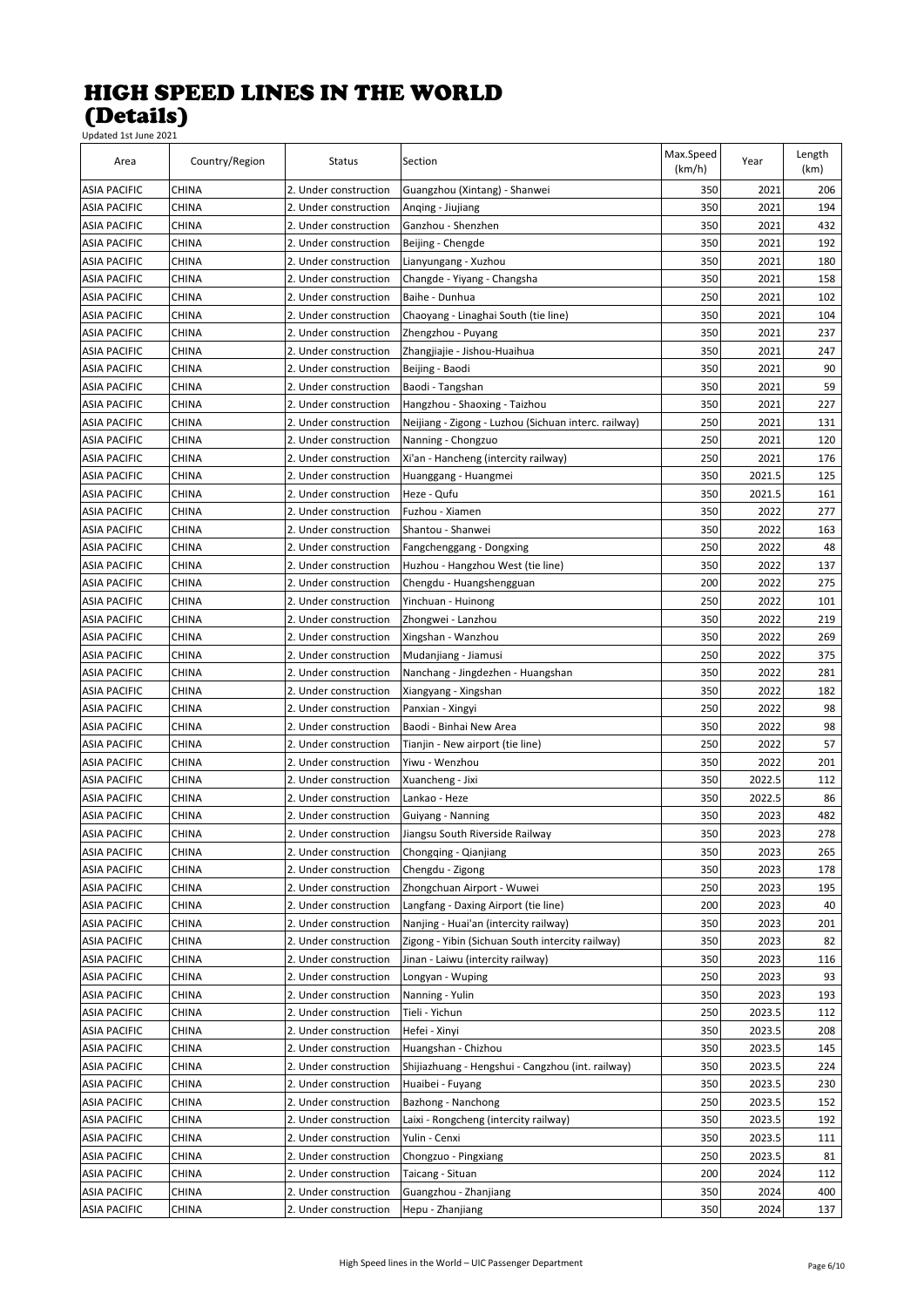| Area                | Country/Region | Status                | Section                                            | Max.Speed<br>(km/h) | Year              | Length<br>(km) |
|---------------------|----------------|-----------------------|----------------------------------------------------|---------------------|-------------------|----------------|
| <b>ASIA PACIFIC</b> | CHINA          | 2. Under construction | Puyang - Ji'nan                                    | 350                 | 2024              | 208            |
| <b>ASIA PACIFIC</b> | <b>CHINA</b>   | 2. Under construction | Mile - Mengzi                                      | 250                 | 2024              | 130            |
| <b>ASIA PACIFIC</b> | CHINA          | 2. Under construction | Chaohu - Ma'anshan (intercity railway)             | 250                 | 2024              | 75             |
| <b>ASIA PACIFIC</b> | <b>CHINA</b>   | 2. Under construction | Huangbei - Suzhou - Bengbu (intercity railway)     | 350                 | 2024              | 160            |
| <b>ASIA PACIFIC</b> | CHINA          | 2. Under construction | Weifang - Yantai (intercity railway)               | 350                 | 2024              | 237            |
| <b>ASIA PACIFIC</b> | CHINA          | 2. Under construction | Longchuan - Meizhou                                | 350                 | 2024              | 96             |
| ASIA PACIFIC        | <b>CHINA</b>   | 2. Under construction | Jining - Datong - Yuanping                         | 250                 | 2024.5            | 270            |
| <b>ASIA PACIFIC</b> | CHINA          | 2. Under construction | Xi'an - Yan'an                                     | 350                 | 2024.5            | 292            |
| <b>ASIA PACIFIC</b> | <b>CHINA</b>   | 2. Under construction | Yichang - Zhengwan HS (tie line)                   | 350                 | 2024.5            | 109            |
| <b>ASIA PACIFIC</b> | CHINA          | 2. Under construction | Chongqing - Fuling                                 | 350                 | 2024.5            | 69             |
| <b>ASIA PACIFIC</b> | CHINA          | 2. Under construction | Shenyang - Baihe                                   | 350                 | 2024.5            | 429            |
| <b>ASIA PACIFIC</b> | CHINA          | 2. Under construction | Shanghai - Suzhou - Huzhou                         | 350                 | 2024.5            | 163            |
| <b>ASIA PACIFIC</b> | CHINA          | 2. Under construction | Fuling - Wanzhou                                   | 350                 | 2024.5            | 183            |
| <b>ASIA PACIFIC</b> | CHINA          | 2. Under construction | Chongqing - Kunming                                | 350                 | 2025              | 699            |
| <b>ASIA PACIFIC</b> | CHINA          | 2. Under construction | Chengdu - Dazhou - Wanzhou                         | 350                 | 2025              | 488            |
| <b>ASIA PACIFIC</b> | CHINA          | 2. Under construction | Liu'an - Anqing                                    | 250                 | 2025              | 168            |
| <b>ASIA PACIFIC</b> | <b>CHINA</b>   | 2. Under construction | Shenzhen - Jiangmen                                | 250                 | 2025.5            | 116            |
| <b>ASIA PACIFIC</b> | CHINA          | 2. Under construction | Lanzhou - Hezuo                                    | 200                 | 2026              | 184            |
| <b>ASIA PACIFIC</b> | CHINA          | 2. Under construction | Xining - Huangshengguan                            | 200                 | 2027.5            | 502            |
| <b>ASIA PACIFIC</b> | <b>CHINA</b>   | 3. Planned            | Tianjin - Weifang                                  | 350                 | 2025              | 350            |
|                     |                |                       |                                                    | 350                 | 2025              |                |
| ASIA PACIFIC        | CHINA          | 3. Planned            | Shanghai - Hangzhou                                | 350                 |                   | 193            |
| <b>ASIA PACIFIC</b> | CHINA          | 3. Planned            | Zhangzhou - Shantou                                |                     | 2025              | 167            |
| <b>ASIA PACIFIC</b> | CHINA          | 3. Planned            | Shenzhen - Shanwei                                 | 350                 | 2025              | 126            |
| <b>ASIA PACIFIC</b> | CHINA          | 3. Planned            | Xiong'an - Shangqiu                                | 350                 | 2025              | 638            |
| <b>ASIA PACIFIC</b> | CHINA          | 3. Planned            | Jiujiang - Nanchang                                | 350                 | 2025              | 137            |
| <b>ASIA PACIFIC</b> | <b>CHINA</b>   | 3. Planned            | Xiangyang - Jingmen                                | 350                 | 2025              | 117            |
| <b>ASIA PACIFIC</b> | CHINA          | 3. Planned            | Shaoyang - Yongzhou                                | 250                 | 2025              | 91             |
| <b>ASIA PACIFIC</b> | CHINA          | 3. Planned            | Xiong'an - Xinzhou                                 | 350                 | 2025              | 343            |
| <b>ASIA PACIFIC</b> | CHINA          | 3. Planned            | Baotou - Huinong                                   | 250                 | 2025              | 440            |
| <b>ASIA PACIFIC</b> | CHINA          | 3. Planned            | Wuhan - Hefei                                      | 350                 | 2025              | 332            |
| <b>ASIA PACIFIC</b> | CHINA          | 3. Planned            | Wuhan - Jingmen - Yichang                          | 350                 | 2025              | 296            |
| <b>ASIA PACIFIC</b> | <b>CHINA</b>   | 3. Planned            | Wuhan hub through line                             | 350                 | 2025              | 121            |
| <b>ASIA PACIFIC</b> | CHINA          | 3. Planned            | Changsha - Zhangzhou                               | 350                 | 2025              | 421            |
| <b>ASIA PACIFIC</b> | CHINA          | 3. Planned            | Ha'erbin - Suihua - Tieli                          | 250                 | 2025              | 190            |
| <b>ASIA PACIFIC</b> | CHINA          | 3. Planned            | Xi'an - Shiyan                                     | 350                 | 2025              | 257            |
| <b>ASIA PACIFIC</b> | CHINA          | 3. Planned            | Nanjing - Ma'anshan                                | 250                 | 2025              | 65             |
| <b>ASIA PACIFIC</b> | CHINA          | 3. Planned            | Nangang - Yilan                                    |                     | 2030              | 77             |
| <b>ASIA PACIFIC</b> | CHINA          | 4. Long-term planning | Wenzhou - Fuzhou                                   | 350                 | After 2025        | 290            |
| <b>ASIA PACIFIC</b> | CHINA          | 4. Long-term planning | Weifang - Suqian                                   | 350                 | After 2025        | 342            |
| <b>ASIA PACIFIC</b> | CHINA          | 4. Long-term planning | Fuyang - Macheng - Huanggang                       | 350                 | After 2025        | 325            |
| <b>ASIA PACIFIC</b> | CHINA          | 4. Long-term planning | Guangzhou - Zhuhai - Macao (& Guig. - Nang. t. l.) | 350                 | After 2025        | 358            |
| <b>ASIA PACIFIC</b> | CHINA          | 4. Long-term planning | Yichang - Changde                                  | 350                 | After 2025        | 212            |
| <b>ASIA PACIFIC</b> | CHINA          | 4. Long-term planning | Yiyang - Loudi                                     | 250                 | After 2025        | 109            |
| <b>ASIA PACIFIC</b> | CHINA          | 4. Long-term planning | Xi'an - Ankang                                     | 350                 | After 2025        | 170            |
| <b>ASIA PACIFIC</b> | CHINA          | 4. Long-term planning | Chongqing - Ankang                                 | 350                 | After 2025        | 540            |
| <b>ASIA PACIFIC</b> | CHINA          | 4. Long-term planning | Baotou - Ordos                                     | 350                 | After 2025        | 130            |
| <b>ASIA PACIFIC</b> | CHINA          | 4. Long-term planning | Ordos - Yan'an                                     | 350                 | After 2025        | 390            |
| <b>ASIA PACIFIC</b> | CHINA          | 4. Long-term planning | Taiyuan - Suide                                    | 350                 | After 2025        | 270            |
| <b>ASIA PACIFIC</b> | CHINA          | 4. Long-term planning | Hefei - Nanjing - Shanghai                         | 350                 | After 2025        | 532            |
| <b>ASIA PACIFIC</b> | CHINA          | 4. Long-term planning | Fuling - Yichang                                   | 350                 | After 2025        | 430            |
| <b>ASIA PACIFIC</b> | CHINA          | 4. Long-term planning | Chengdu - Chongqing (midline)                      | 350                 | After 2025        | 275            |
| <b>ASIA PACIFIC</b> | CHINA          | 4. Long-term planning | Dunhua - Mudanjiang                                | 250                 | After 2025        | 190            |
| <b>ASIA PACIFIC</b> | CHINA          | 4. Long-term planning | Nantong - Suzhou - Jiaxing                         | 350                 | After 2025        | 208            |
| <b>ASIA PACIFIC</b> | CHINA          | 4. Long-term planning | Jiaxing - Ningbo (cross-sea project)               | 350                 | After 2025        | 90             |
| <b>ASIA PACIFIC</b> | CHINA          | 4. Long-term planning | Wuwei - Zhangye                                    | 250                 | After 2025        | 244            |
| ASIA PACIFIC        | CHINA          | 4. Long-term planning | Tianjin - Chengde (intercity railway)              | 350                 | After 2025        | 234            |
| <b>ASIA PACIFIC</b> | CHINA          | 4. Long-term planning | Yancheng - Taizhou - Wuxi - Changz. - Yixing       | 250                 | <b>After 2025</b> | 358            |
| <b>ASIA PACIFIC</b> | CHINA          | 4. Long-term planning | Zhenjiang - Xuancheng                              | 250                 | After 2025        | 173            |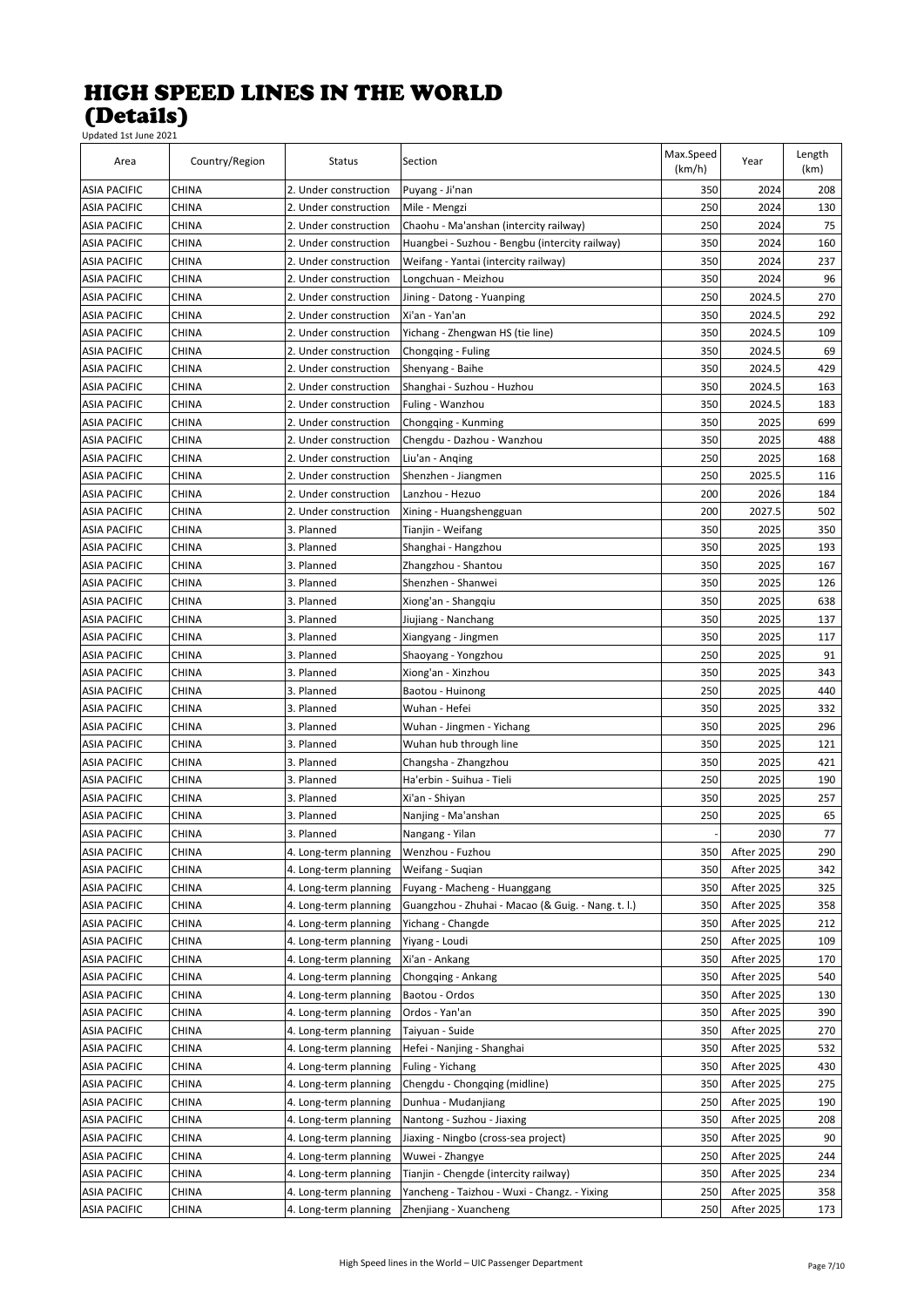| Area                | Country/Region      | Status                | Section                                          | Max.Speed<br>(km/h) | Year              | Length<br>(km) |
|---------------------|---------------------|-----------------------|--------------------------------------------------|---------------------|-------------------|----------------|
| <b>ASIA PACIFIC</b> | CHINA               | 4. Long-term planning | Nanjing - Shangyuanmen (cross. Yangzi river)     | 250                 | After 2025        | 17             |
| <b>ASIA PACIFIC</b> | <b>CHINA</b>        | 4. Long-term planning | Nanjing - Chuzhou - Bengbu (intercity railway)   | 250                 | After 2025        | 197            |
| <b>ASIA PACIFIC</b> | CHINA               | 4. Long-term planning | Jinhua - Yiwu (intercity railway)                | 350                 | After 2025        | 52             |
| <b>ASIA PACIFIC</b> | CHINA               | 4. Long-term planning | Guangzhou - Zhongshan - Zhujiang - Macao (i. r.) | 350                 | After 2025        | 85             |
| <b>ASIA PACIFIC</b> | CHINA               | 4. Long-term planning | Mianyang - Suining - Neijiang (i. r.)            | 250                 | After 2025        | 257            |
| <b>ASIA PACIFIC</b> | CHINA               | 4. Long-term planning | Changchun - Liaoyuan - Tonghua                   | 250                 | After 2025        | 255            |
| <b>ASIA PACIFIC</b> | CHINA               | 4. Long-term planning | Jinan - Binzhou                                  | 350                 | After 2025        | 146            |
| <b>ASIA PACIFIC</b> | CHINA               | 4. Long-term planning | Jiaozuo - Luoyang - Pingdingshan                 | 350                 | <b>After 2025</b> | 255            |
| <b>ASIA PACIFIC</b> | INDIA               | 2. Under construction | Mumbai - Ahmedabad                               | 320                 | 2023              | 508            |
| <b>ASIA PACIFIC</b> | INDIA               | 4. Long-term planning | Delhi - Varanasi                                 |                     |                   | 855            |
| <b>ASIA PACIFIC</b> | INDIA               | 4. Long-term planning | Varanasi - Patna                                 |                     |                   | 250            |
| <b>ASIA PACIFIC</b> | INDIA               | 4. Long-term planning | Patna - Kolkata                                  |                     |                   | 530            |
| <b>ASIA PACIFIC</b> | INDIA               | 4. Long-term planning | Delhi - Udaipur - Ahmedabad                      |                     |                   | 886            |
| <b>ASIA PACIFIC</b> | INDIA               | 4. Long-term planning | Hyderabad - Bangalore                            |                     |                   | 618            |
| <b>ASIA PACIFIC</b> | INDIA               | 4. Long-term planning | Nagpur - Varanasi                                |                     |                   | 855            |
| <b>ASIA PACIFIC</b> | INDIA               | 4. Long-term planning | Mumbai - Nagpur                                  |                     |                   | 789            |
| <b>ASIA PACIFIC</b> | INDIA               | 4. Long-term planning | Mumbai - Hyderabad                               |                     |                   | 709            |
| <b>ASIA PACIFIC</b> | INDIA               | 4. Long-term planning | Patna - Guwahati                                 |                     |                   | 850            |
| <b>ASIA PACIFIC</b> | INDIA               | 4. Long-term planning | Delhi - Chandigarh - Amritsar                    |                     |                   | 485            |
| <b>ASIA PACIFIC</b> | INDIA               | 4. Long-term planning | Amritsar - Pathankot - Jammu                     |                     |                   | 190            |
| <b>ASIA PACIFIC</b> | INDIA               | 4. Long-term planning | Chennai - Bangalore - Mysuru                     |                     |                   | 462            |
| ASIA PACIFIC        | INDONESIA           | 2. Under construction | Jakarta - Bandung                                | 300                 | 2021              | 142            |
| ASIA PACIFIC        | INDONESIA           | 3. Planned            | Bandung - Surabaya                               | 300                 | 2022              | 570            |
| <b>ASIA PACIFIC</b> | THAILAND            | 2. Under construction | Bangkok - Nakhon Ratchasima                      | 250                 | 2023              | 253            |
| <b>ASIA PACIFIC</b> | THAILAND            | 3. Planned            |                                                  | 250                 |                   | 211            |
|                     |                     | 3. Planned            | Bangkok - Hua Hin                                | 250                 |                   |                |
| <b>ASIA PACIFIC</b> | THAILAND            |                       | 3 Airports Link                                  | 300                 | 2024<br>2025      | 220<br>380     |
| <b>ASIA PACIFIC</b> | THAILAND            | 4. Long-term planning | Bangkok - Phitsanulok                            | 250                 | 2026              | 355            |
| <b>ASIA PACIFIC</b> | THAILAND            | 4. Long-term planning | Nakhon Ratchasima - Vientiane                    |                     |                   |                |
| <b>ASIA PACIFIC</b> | THAILAND            | 4. Long-term planning | Phitsanulok - Chiang Mai                         | 300                 |                   | 288            |
| <b>ASIA PACIFIC</b> | THAILAND            | 4. Long-term planning | Hua Hin - Padang Besar                           | 250                 |                   | 765            |
| <b>ASIA PACIFIC</b> | THAILAND<br>VIETNAM | 4. Long-term planning | U Tapao - Rayong Trat                            |                     |                   | 170            |
| <b>ASIA PACIFIC</b> |                     | 3. Planned            | Hanoi - Hô Chi Minh                              | 350                 | 2050              | 1600           |
| <b>ASIA PACIFIC</b> | JAPAN               | 1. In operation       | Tokyo - Shin Osaka (Tokaido)                     | 285                 | 1964              | 515            |
| <b>ASIA PACIFIC</b> | JAPAN               | 1. In operation       | Shin Osaka - Okayama (San-yo)                    | 300                 | 1972              | 161            |
| <b>ASIA PACIFIC</b> | JAPAN               | 1. In operation       | Okayama - Hakata (San-yo)                        | 300                 | 1975              | 393            |
| <b>ASIA PACIFIC</b> | JAPAN               | 1. In operation       | Omiya - Morioka (Tohoku)                         | 320                 | 1982              | 465            |
| <b>ASIA PACIFIC</b> | <b>JAPAN</b>        | 1. In operation       | Omiya - Niigata (Joetsu)                         | 240                 | 1982              | 270            |
| <b>ASIA PACIFIC</b> | <b>JAPAN</b>        | 1. In operation       | Ueno - Omiya (Tohoku)                            | 110                 | 1985              | 28             |
| <b>ASIA PACIFIC</b> | JAPAN               | 1. In operation       | Tokyo - Ueno (Tohoku)                            | 70                  | 1991              | 4              |
| <b>ASIA PACIFIC</b> | <b>JAPAN</b>        | 1. In operation       | Fukushima - Yamagata (Yamagata)                  | 130                 | 1992              | 87             |
| <b>ASIA PACIFIC</b> | <b>JAPAN</b>        | 1. In operation       | Morioka - Akita (Akita)                          | 130                 | 1997              | 127            |
| <b>ASIA PACIFIC</b> | <b>JAPAN</b>        | 1. In operation       | Takasaki - Nagano (Hokuriku)                     | 260                 | 1997              | 117            |
| <b>ASIA PACIFIC</b> | JAPAN               | 1. In operation       | Yamagata - Shinjo (Yamagata)                     | 130                 | 1999              | 62             |
| <b>ASIA PACIFIC</b> | JAPAN               | 1. In operation       | Morioka - Hachinohe (Tohoku)                     | 260                 | 2002              | 97             |
| <b>ASIA PACIFIC</b> | JAPAN               | 1. In operation       | Shin Yatsuhiro - Kagoshima Chuo (Kyushu)         | 260                 | 2004              | 127            |
| <b>ASIA PACIFIC</b> | JAPAN               | 1. In operation       | Hachinohe - Shin Aomori (Tohoku)                 | 260                 | 2010              | 82             |
| ASIA PACIFIC        | JAPAN               | 1. In operation       | Hakata - Shin Yatsushiro (Kyushu)                | 260                 | 2011              | 130            |
| ASIA PACIFIC        | JAPAN               | 1. In operation       | Nagano - Kanazawa (Hokuriku)                     | 260                 | 2015              | 228            |
| <b>ASIA PACIFIC</b> | JAPAN               | 1. In operation       | Shin Aomori - Shin Hakodate (Hokkaido)           | 260                 | 2016              | 149            |
| <b>ASIA PACIFIC</b> | JAPAN               | 2. Under construction | Takeo Onsen - Isahaya (Kyushu)                   |                     | 2022              | 45             |
| <b>ASIA PACIFIC</b> | JAPAN               | 2. Under construction | Isahaya - Nagasaki (Kyushu)                      |                     | 2022              | 21             |
| <b>ASIA PACIFIC</b> | JAPAN               | 2. Under construction | Kanazawa - Tsuruga (Hokuriku)                    |                     | 2023              | 125            |
| <b>ASIA PACIFIC</b> | JAPAN               | 2. Under construction | Shinagawa - Nagoya (Chuo)                        | 505                 | 2027              | 286            |
| <b>ASIA PACIFIC</b> | JAPAN               | 2. Under construction | Shin Hakodate - Sapporo (Hokkaido)               |                     | 2031              | 211            |
| <b>ASIA PACIFIC</b> | JAPAN               | 3. Planned            | Nagoya - Osaka (Chuo)                            | 505                 | 2045              | 152            |
| <b>ASIA PACIFIC</b> | JAPAN               | 3. Planned            | Tsuruga - Shin Osaka (Hokuriku)                  |                     | 2046              | 143            |
| <b>ASIA PACIFIC</b> | <b>JAPAN</b>        | 3. Planned            | Shin Tosu - Takeo Onsen (Kyushu)                 |                     |                   | 51             |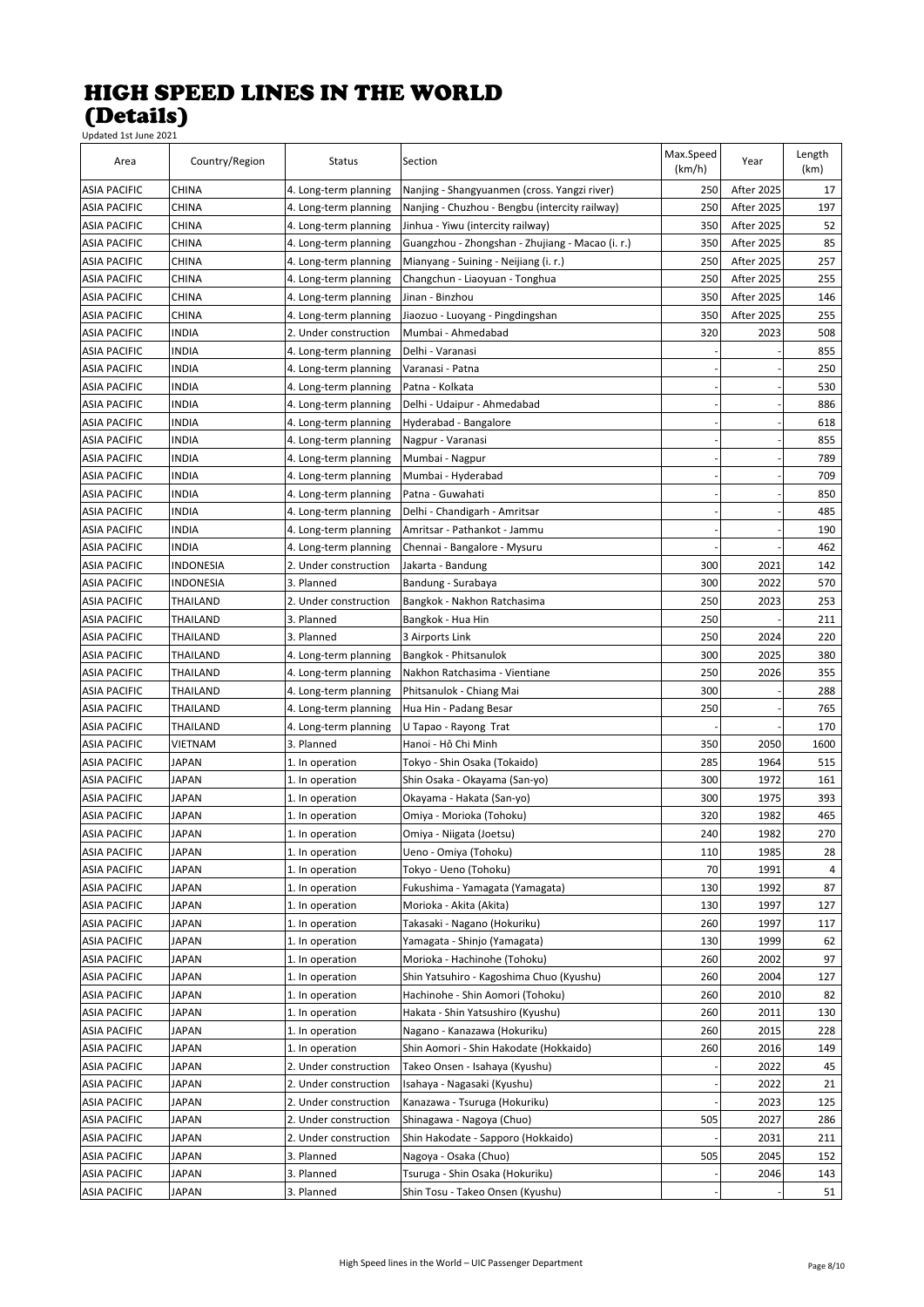| Updated 1st June 2021 |                       |                       |                                                    |                     |      |                |
|-----------------------|-----------------------|-----------------------|----------------------------------------------------|---------------------|------|----------------|
| Area                  | Country/Region        | <b>Status</b>         | Section                                            | Max.Speed<br>(km/h) | Year | Length<br>(km) |
| <b>ASIA PACIFIC</b>   | SOUTH KOREA           | 1. In operation       | Seoul - Dongdaegu                                  | 305                 | 2004 | 288            |
| <b>ASIA PACIFIC</b>   | SOUTH KOREA           | 1. In operation       | Dongdaegu - Busan                                  | 305                 | 2010 | 130            |
| <b>ASIA PACIFIC</b>   | <b>SOUTH KOREA</b>    | 1. In operation       | Osong - Gwangju                                    | 305                 | 2015 | 184            |
| <b>ASIA PACIFIC</b>   | SOUTH KOREA           | 1. In operation       | Suseo - Pyoengtaek                                 | 305                 | 2016 | 61             |
| <b>ASIA PACIFIC</b>   | SOUTH KOREA           | 1. In operation       | Seoul - Gangneung                                  | 250                 | 2017 | 230            |
| <b>ASIA PACIFIC</b>   | SOUTH KOREA           | 2. Under construction | Gwangjiu - Mokpo                                   | 300                 | 2025 | 49             |
| <b>EUROPE</b>         | <b>AUSTRIA</b>        | 1. In operation       | Linz - Wels                                        | 200                 | 1990 | 24             |
| <b>EUROPE</b>         | <b>AUSTRIA</b>        | 1. In operation       | St. Pölten - Ybbs                                  | 200                 | 2001 | 44             |
| <b>EUROPE</b>         | <b>AUSTRIA</b>        | 1. In operation       | Amstetten - St. Valentin                           | 200                 | 2003 | 37             |
| <b>EUROPE</b>         | <b>AUSTRIA</b>        | 1. In operation       | St. Valentin - Asten-St. Florian                   | 230                 | 2007 | 16             |
| <b>EUROPE</b>         | <b>AUSTRIA</b>        | 1. In operation       | Vienna Knot Hadersdorf - St. Pölten                | 230                 | 2012 | 50             |
| <b>EUROPE</b>         | <b>AUSTRIA</b>        | 1. In operation       | Radfeld Knot - Baumkirchen Knot                    | 220                 | 2012 | 36             |
| <b>EUROPE</b>         | <b>AUSTRIA</b>        | 1. In operation       | Wels - Attnang-Puchheim                            | 230                 | 2012 | 30             |
| <b>EUROPE</b>         | <b>AUSTRIA</b>        | 1. In operation       | Ybbs - Amstetten                                   | 230                 | 2016 | 17             |
| <b>EUROPE</b>         | <b>AUSTRIA</b>        | 2. Under construction | Vienna Stadlau - Slovakian border                  | 200                 | 2022 | 38             |
| <b>EUROPE</b>         | <b>AUSTRIA</b>        | 2. Under construction | Vienna Inzersdorf Ort - Wr. Neustadt               | 200                 | 2023 | 47             |
| <b>EUROPE</b>         | <b>AUSTRIA</b>        | 2. Under construction | Graz - Klagenfurt                                  | 250                 | 2025 | 122            |
| <b>EUROPE</b>         | <b>AUSTRIA</b>        | 2. Under construction | Gloggnitz - Mürzzuschlag                           | 230                 | 2026 | 28             |
| <b>EUROPE</b>         | <b>AUSTRIA</b>        | 2. Under construction | Volders-Baumkirchen - Italian border               | 250                 | 2027 | 46             |
| <b>EUROPE</b>         | <b>AUSTRIA</b>        | 3. Planned            | Linz - Wels                                        | 230                 | 2026 | 24             |
| <b>EUROPE</b>         | <b>AUSTRIA</b>        | 3. Planned            | Gänserndorf - Czech border                         | 200                 | 2028 | 47             |
| <b>EUROPE</b>         | SWITZERLAND           | 1. In operation       | Mattstetten - Rothrist                             | 200                 | 2004 | 43             |
| <b>EUROPE</b>         | SWITZERLAND           | 1. In operation       | Solothurn - Wanzwil                                | 200                 | 2004 | 12             |
| <b>EUROPE</b>         | SWITZERLAND           | 1. In operation       | Frutigen - Visp (Lötschberg base tunnel)           | 200                 | 2007 | 40             |
| <b>EUROPE</b>         | SWITZERLAND           | 1. In operation       | Erstfeld - Biasca (Gotthard base tunnel)           | 200                 | 2016 | 65             |
| <b>EUROPE</b>         | SWITZERLAND           | 1. In operation       | Giubiasco/S. Antonino - Vezia (Ceneri base tunnel) | 200                 | 2020 | 18             |
| <b>EUROPE</b>         | <b>BELGIUM</b>        | 1. In operation       | Brussels - French border                           | 300                 | 1997 | 72             |
| <b>EUROPE</b>         | <b>BELGIUM</b>        | 1. In operation       | Leuven - Liège                                     | 300                 | 2002 | 65             |
| <b>EUROPE</b>         | <b>BELGIUM</b>        | 1. In operation       | Liège - German border                              | 260                 | 2009 | 36             |
| <b>EUROPE</b>         | <b>BELGIUM</b>        | 1. In operation       | Antwerp - Dutch border                             | 300                 | 2009 | 36             |
| <b>EUROPE</b>         | THE NETHERLANDS       | 1. In operation       | Hoofddorp - Rotterdam West                         | 300                 | 2006 | 44.3           |
| <b>EUROPE</b>         | THE NETHERLANDS       | 1. In operation       | Rotterdam Lombardijen - Belgian border             | 300                 | 2006 | 45.4           |
| <b>EUROPE</b>         | <b>CZECH REPUBLIC</b> | 3. Planned            | Plzeň - Domažlice - German border                  | 200                 | 2027 | 58             |
| <b>EUROPE</b>         | <b>CZECH REPUBLIC</b> | 3. Planned            | Prague - Poříčany ( - Brno)                        | 320                 | 2028 | 22             |
| <b>EUROPE</b>         | <b>CZECH REPUBLIC</b> | 3. Planned            | Prague - Poříčany ( - Hradec Králové)              | 320                 | 2028 | 29             |
| <b>EUROPE</b>         | <b>CZECH REPUBLIC</b> | 3. Planned            | Šakvice - Břeclav - (A / SK border)                | 200                 | 2028 | 23             |
| <b>EUROPE</b>         | <b>CZECH REPUBLIC</b> | 3. Planned            | Přerov - Ostrava                                   | 320                 | 2029 | 73             |
| <b>EUROPE</b>         | <b>CZECH REPUBLIC</b> | 3. Planned            | Modřice - Šakvice                                  | 320                 | 2029 | 35             |
| <b>EUROPE</b>         | <b>CZECH REPUBLIC</b> | 3. Planned            | Brno - Přerov                                      | 200                 | 2030 | 80             |
| <b>EUROPE</b>         | <b>CZECH REPUBLIC</b> | 3. Planned            | Prague - Litoměřice                                | 320                 | 2030 | 58             |
| <b>EUROPE</b>         | <b>CZECH REPUBLIC</b> | 3. Planned            | Poříčany - Světlá nad Sázavou                      | 320                 | 2031 | 71             |
| <b>EUROPE</b>         | <b>CZECH REPUBLIC</b> | 3. Planned            | Velká Bíteš - Brno                                 | 320                 | 2031 | 32             |
| <b>EUROPE</b>         | <b>CZECH REPUBLIC</b> | 3. Planned            | Světlá nad Sázavou - Velká Bíteš                   | 320                 | 2034 | 81             |
| <b>EUROPE</b>         | <b>CZECH REPUBLIC</b> | 3. Planned            | Prague - Beroun                                    | 200                 | 2043 | 25             |
| <b>EUROPE</b>         | <b>CZECH REPUBLIC</b> | 3. Planned            | Litoměřice - Ústí nad Labem                        | 250                 | 2045 | 23             |
| <b>EUROPE</b>         | <b>CZECH REPUBLIC</b> | 3. Planned            | Ústí nad Labem - Dresden                           | 200                 |      | 56             |
| <b>EUROPE</b>         | <b>CZECH REPUBLIC</b> | 4. Long-term planning | Poříčany - Hradec Králové                          | 320                 | 2040 | 67             |
| <b>EUROPE</b>         | <b>CZECH REPUBLIC</b> | 4. Long-term planning | Odb. Veltrusy - Most                               | 250                 | 2040 | 85             |
| <b>EUROPE</b>         | <b>CZECH REPUBLIC</b> | 4. Long-term planning | Hradec Králové - Trutnov - Polish border           | 250                 | 2050 | 69             |
| <b>EUROPE</b>         | <b>CZECH REPUBLIC</b> | 4. Long-term planning | Brno - Přerov                                      | 320                 | 2050 | 74             |
| <b>EUROPE</b>         | <b>CZECH REPUBLIC</b> | 4. Long-term planning | Šakvice - Břeclav                                  | 320                 | 2050 | 23             |
| <b>EUROPE</b>         |                       |                       |                                                    | 200                 |      |                |
|                       | <b>CZECH REPUBLIC</b> | 4. Long-term planning | Ostrava - Bohumín - Polish border                  |                     |      | 21             |
| <b>EUROPE</b>         | DENMARK               | 1. In operation       | Copenhagen - Ringsted                              | 250                 | 2019 | 56             |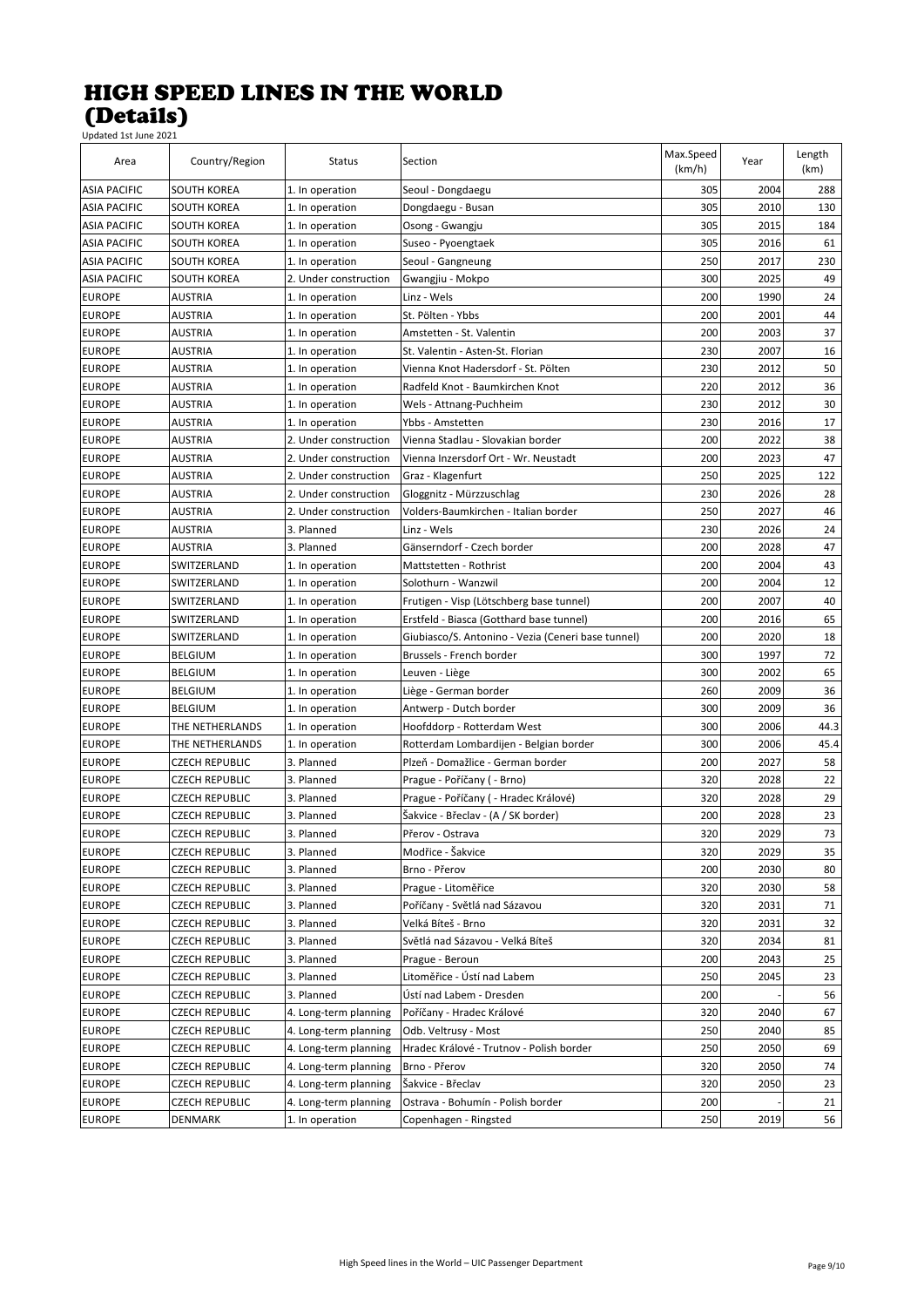| Area          | Country/Region | Status                | Section                                         | Max.Speed<br>(km/h) | Year            | Length<br>(km) |
|---------------|----------------|-----------------------|-------------------------------------------------|---------------------|-----------------|----------------|
| <b>EUROPE</b> | <b>NORWAY</b>  | 4. Long-term planning | Sandbukta - Fredrikstad                         | 250                 |                 | 34             |
| <b>EUROPE</b> | <b>NORWAY</b>  | 4. Long-term planning | Gardermoen - Hamar                              | 250                 |                 | 74             |
| <b>EUROPE</b> | <b>NORWAY</b>  | 4. Long-term planning | Drammen - Tønsberg                              | 250                 |                 | 60             |
| <b>EUROPE</b> | <b>NORWAY</b>  | 4. Long-term planning | Fredrikstad - Halden                            | 250                 |                 | 39             |
| <b>EUROPE</b> | <b>NORWAY</b>  | 4. Long-term planning | Hamar - Lillehammer                             | 250                 |                 | 54             |
| <b>EUROPE</b> | <b>NORWAY</b>  | 4. Long-term planning | Tønsberg - Skien                                | 250                 |                 | 72             |
| <b>EUROPE</b> | <b>ESTONIA</b> | 3. Planned            | Tallinn - Latvian border                        | 249                 | 2026            | 213            |
| <b>EUROPE</b> | LATVIA         | 3. Planned            | Estonian border - Lithuanian border             | 249                 | 2026            | 265            |
| <b>EUROPE</b> | LITHUANIA      | 3. Planned            | Latvian border - Polish Border                  | 249                 | 2026            | 252            |
| <b>EUROPE</b> | LITHUANIA      | 3. Planned            | Kaunas - Vilnius                                | 249                 | 2026            | 140            |
| <b>EUROPE</b> | <b>FINLAND</b> | 1. In operation       | Helsinki - Turku                                | 200                 | 1995            | 156            |
| <b>EUROPE</b> | <b>FINLAND</b> | 1. In operation       | Helsinki - Oulu                                 | 200                 | 2001            | 673            |
| <b>EUROPE</b> | <b>FINLAND</b> | 1. In operation       | Jämsänkoski - Jyväskylä                         | 200                 | 2001            | 53             |
| <b>EUROPE</b> | <b>FINLAND</b> | 1. In operation       | Kinni - Otava                                   | 200                 | 2006            | 44             |
| <b>EUROPE</b> | <b>FINLAND</b> | 1. In operation       | Kerava - Lahti                                  | 220                 | 2006            | 63             |
| <b>EUROPE</b> | <b>FINLAND</b> | 1. In operation       | Lahti - Luumäki                                 | 200                 | 2009            | 131            |
| <b>EUROPE</b> | <b>FRANCE</b>  | 1. In operation       | <b>LGV Paris Sud-Est</b>                        | 300                 | 1981 / 1983     | 425            |
| <b>EUROPE</b> | <b>FRANCE</b>  | 1. In operation       | LGV Atlantique                                  | 300                 | 1989 / 1990     | 292            |
| <b>EUROPE</b> | <b>FRANCE</b>  | 1. In operation       | LGV Rhône - Alpes (rail bypass of Lyon)         |                     | 300 1992 / 1994 | 122            |
| <b>EUROPE</b> | <b>FRANCE</b>  | 1. In operation       | LGV Nord (inc. London - Brussels link)          | 300                 | 1994 / 1996     | 346            |
| <b>EUROPE</b> | <b>FRANCE</b>  | 1. In operation       | LGV Interconnexion Est IDF                      | 300                 | 1994 / 1996     | 105            |
| <b>EUROPE</b> | <b>FRANCE</b>  | 1. In operation       | LGV Méditerranée                                | 300                 | 2001            | 259            |
| <b>EUROPE</b> | FRANCE         | 1. In operation       | LGV Est Europe (first phase)                    | 320                 | 2007            | 335            |
| <b>EUROPE</b> | <b>FRANCE</b>  | 1. In operation       | Perpignan - Spanish border (Figueres)           | 300                 | 2010            | 24             |
| <b>EUROPE</b> | <b>FRANCE</b>  | 1. In operation       | LGV Rhin-Rhône Branche Est (first phase)        | 320                 | 2011            | 146            |
| <b>EUROPE</b> | <b>FRANCE</b>  | 1. In operation       | LGV Est Europe (second phase)                   | 320                 | 2016            | 122            |
| <b>EUROPE</b> | <b>FRANCE</b>  | 1. In operation       | LGV Bretagne Pays de la Loire (BPL)             | 320                 | 2017            | 219            |
| <b>EUROPE</b> | <b>FRANCE</b>  | 1. In operation       | LGV Tours - Bordeaux (SEA)                      | 320                 | 2017            | 340            |
| <b>EUROPE</b> | <b>GERMANY</b> | 1. In operation       | Hannover - Würzburg                             | 280                 | 1991            | 327            |
| <b>EUROPE</b> | <b>GERMANY</b> | 1. In operation       | Mannheim - Stuttgart                            | 280                 | 1991            | 99             |
| <b>EUROPE</b> | <b>GERMANY</b> | 1. In operation       | Hannover - Berlin                               | 250                 | 1998            | 150            |
| <b>EUROPE</b> | <b>GERMANY</b> | 1. In operation       | (Cologne) - Siegburg - Frankfurt                | 300                 | 2002            | 144            |
| <b>EUROPE</b> | <b>GERMANY</b> | 1. In operation       | Cologne - Düren                                 | 250                 | 2003            | 39             |
| <b>EUROPE</b> | <b>GERMANY</b> | 1. In operation       | Hamburg - Berlin                                | 230                 | 2004            | 286            |
| <b>EUROPE</b> | <b>GERMANY</b> | 1. In operation       | (Karlsruhe) - Rastatt Süd - Offenburg - (Basel) | 250                 | 2004            | 44             |
| <b>EUROPE</b> | GERMANY        | 1. In operation       | Nuremberg - Ingolstadt                          | 300                 | 2006            | 89             |
| <b>EUROPE</b> | GERMANY        | 1. In operation       | Munich - Augsburg                               | 230                 | 2011            | 62             |
| <b>EUROPE</b> | GERMANY        | 1. In operation       | (Karlsruhe) - Katzenberg Tunnel - (Basel)       | 250                 | 2012            | 18             |
| <b>EUROPE</b> | GERMANY        | 1. In operation       | Erfurt - Leipzig/Halle                          | 300                 | 2015            | 123            |
| <b>EUROPE</b> | GERMANY        | 1. In operation       | Ebensfeld - Erfurt                              | 300                 | 2017            | 107            |
| <b>EUROPE</b> | GERMANY        | 1. In operation       | Nuremberg - Ebensfeld                           | 230                 | 2017            | 83             |
| <b>EUROPE</b> | GERMANY        | 2. Under construction | Wendlingen - Ulm                                | 250                 | 2022            | 60             |
| <b>EUROPE</b> | GERMANY        | 2. Under construction | Stuttgart - Wendlingen                          | 250                 | 2024            | 25             |
| <b>EUROPE</b> | GERMANY        | 2. Under construction | Karlsruhe - Rastatt - (Basel)                   | 250                 | 2024            | 17             |
| <b>EUROPE</b> | GERMANY        | 2. Under construction | Buggingen - Katzenberg tunnel - (Basel)         | 250                 | 2025            | 32             |
| <b>EUROPE</b> | GERMANY        | 2. Under construction | (Karlsruhe) - Katzenberg tunnel - Basel         | 250                 | 2025            | 13             |
| <b>EUROPE</b> | GERMANY        | 3. Planned            | (Karlsruhe) - Riegel - Buggingen - (Basel)      | 200                 | 2031            | 41             |
| <b>EUROPE</b> | GERMANY        | 3. Planned            | (Karlsruhe) - Offenburg - Riegel - (Basel)      | 250                 | 2035            | 40             |
| <b>EUROPE</b> | GERMANY        | 4. Long-term planning | Frankfurt - Mannheim                            | 300                 |                 | 84             |
| <b>EUROPE</b> | GERMANY        | 4. Long-term planning | (Frankfurt -) Hanau - Fulda/Würzburg            | 300                 |                 | 126            |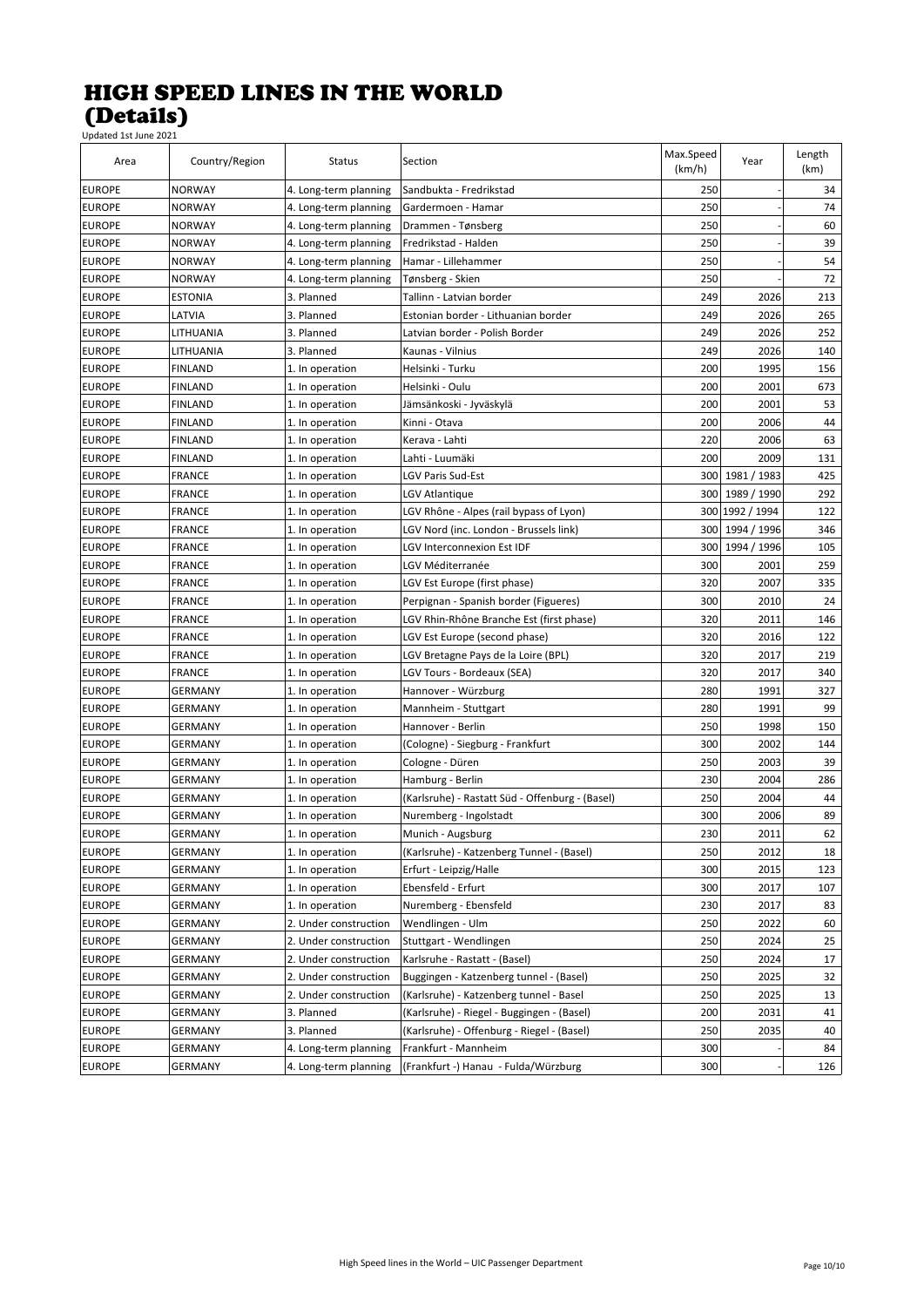#### HIGH SPEED LINES IN THE WORLD (Details) Updated 1st June 2021

Area Country/Region Status Section Section Area Max.Speed  $\begin{array}{c|c}\n\text{tax-Speed} \\
\text{(km/h)}\n\end{array}$  Year Length (km) EUROPE ITALY 1. In operation Rome - Florence (First section) 250 1977 122 EUROPE |ITALY |1. In operation Rome - Florence (Second section) | 250 1985 52 EUROPE |ITALY |1. In operation |Rome - Florence (Third section) | 250 | 200 | 200 | 20 EUROPE |ITALY |1. In operation |Rome - Florence (Forth section) | 250 | 1992 44 EUROPE ITALY 1. In operation Turin - Novara 300 2006 86 EUROPE ITALY 1. In operation Padova - Venice 220 2007 25 EUROPE ITALY 1. In operation Milan - Bologna 300 2008 182 EUROPE ITALY 1. In operation Naples - Salerno 250 2008 29 EUROPE ITALY 1. In operation Rome - Naples 300 2009 205 EUROPE ITALY 1. In operation Novara - Milan 300 2009 38 EUROPE ITALY 1. In operation Florence - Bologna 300 2009 78 EUROPE ITALY 1. In operation Milan (Treviglio) - Brescia 300 2016 40 EUROPE ITALY 2. Under construction Genoa - Milan (Tortona) 250 2022 53 EUROPE ITALY 2. Under construction Brescia - Verona 300 - 45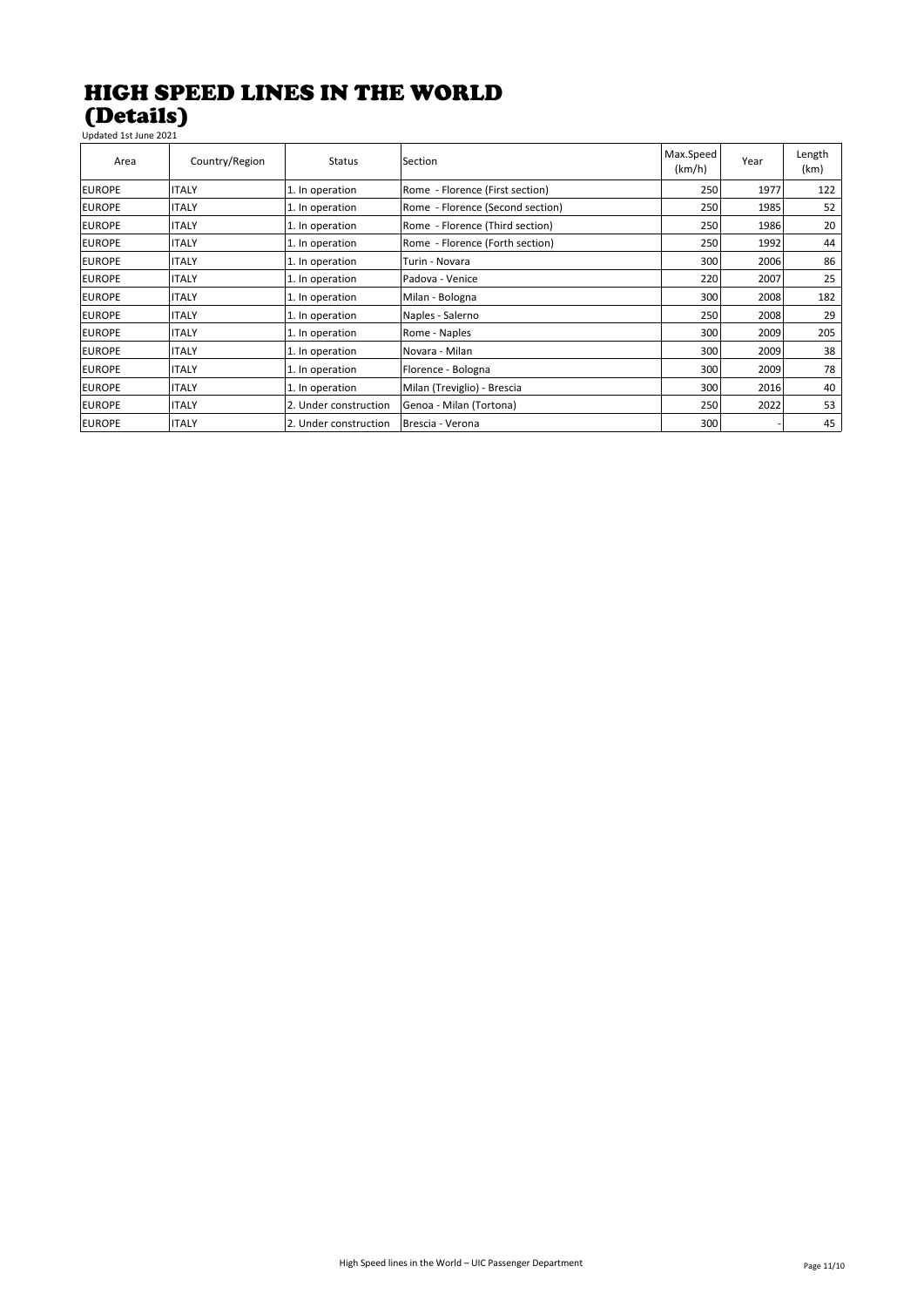| Area          | Country/Region | Status                | Section                                    | Max.Speed<br>(km/h) | Year  | Length<br>(km) |
|---------------|----------------|-----------------------|--------------------------------------------|---------------------|-------|----------------|
| <b>EUROPE</b> | <b>ITALY</b>   | 2. Under construction | Naples - Bari                              | 200                 |       | 150            |
| <b>EUROPE</b> | <b>ITALY</b>   | 2. Under construction | Verona - Padova                            | 250                 |       | 79             |
| <b>EUROPE</b> | POLAND         | 1. In operation       | Grodzisk Mazowiecki - Zawiercie            | 200                 | 2015  | 224            |
| <b>EUROPE</b> | POLAND         | 3. Planned            | Warsaw - Poznan - Wroclaw                  | 350                 | 2030  | 448            |
| <b>EUROPE</b> | POLAND         | 3. Planned            | Warsaw - Bialystok - Ełk                   | 200                 | 2030  | 277            |
| <b>EUROPE</b> | POLAND         | 3. Planned            | Elk - Lithuanian border (Rail Baltica)     | 250                 | 2030  | 80             |
| <b>EUROPE</b> | POLAND         | 4. Long-term planning | Knapówka - Katowice/Kraków                 | 300                 | >2030 | 138            |
| <b>EUROPE</b> | POLAND         | 4. Long-term planning | Wroclaw - Czech border                     | 350                 | >2030 | 148            |
| <b>EUROPE</b> | POLAND         | 4. Long-term planning | Poznan - German border                     | 350                 | >2030 | 171            |
| <b>EUROPE</b> | POLAND         | 4. Long-term planning | Katowice - Czech border                    | 300                 | >2030 | 61             |
| <b>EUROPE</b> | POLAND         | 4. Long-term planning | Warsaw - Toruń - Gdańsk                    | 350                 | >2030 | 357            |
| <b>EUROPE</b> | PORTUGAL       | 3. Planned            | Lisbon - Porto                             |                     | 2030  | 314            |
| <b>EUROPE</b> | <b>RUSSIA</b>  | 3. Planned            | St. Petersburg - Moscow - Nizhnij Novgorod | 350                 | 2024  | 1080           |
| <b>EUROPE</b> | SERBIA         | 2. Under construction | Belgrade - Novi Sad                        | 200                 | 2021  | 76             |
| <b>EUROPE</b> | SERBIA         | 3. Planned            | Belgrade - Niš                             | 200                 | 2023  | 204            |
| <b>EUROPE</b> | SPAIN          | 1. In operation       | Madrid - Sevilla                           | 270                 | 1992  | 471            |
| <b>EUROPE</b> | SPAIN          | 1. In operation       | Madrid - Lleida                            | 300                 | 2003  | 467            |
| <b>EUROPE</b> | SPAIN          | 1. In operation       | Zaragoza - Huesca                          | 200                 | 2003  | 79             |
| <b>EUROPE</b> | SPAIN          | 1. In operation       | (Madrid -) La Sagra - Toledo               | 220                 | 2005  | 21             |
| <b>EUROPE</b> | SPAIN          | 1. In operation       | Córdoba - Antequera-Santa Ana              | 300                 | 2006  | 111            |
| <b>EUROPE</b> | SPAIN          | 1. In operation       | Lleida - Camp de Tarragona                 | 300                 | 2006  | 96             |
| <b>EUROPE</b> | SPAIN          | 1. In operation       | Madrid - Segovia - Olmedo - Valladolid     | 300                 | 2007  | 178            |
| <b>EUROPE</b> | SPAIN          | 1. In operation       | Antequera-Santa Ana - Málaga               | 300                 | 2007  | 58             |
| <b>EUROPE</b> | <b>SPAIN</b>   | 1. In operation       | Camp de Tarragona - Barcelona              | 300                 | 2008  | 100            |
| <b>EUROPE</b> | <b>SPAIN</b>   | 1. In operation       | By pass Madrid                             | 200                 | 2009  | 5              |
| <b>EUROPE</b> | <b>SPAIN</b>   | 1. In operation       | Santiago - A Coruña                        | 250                 | 2009  | 61             |
| <b>EUROPE</b> | SPAIN          | 1. In operation       | (Madrid -) Torrejón de Velasco - Valencia  | 300                 | 2010  | 362            |
| <b>EUROPE</b> | SPAIN          | 1. In operation       | Albacete Junction - Albacete               | 300                 | 2010  | 73             |
| <b>EUROPE</b> | SPAIN          | 1. In operation       | Figueres - French border (- Perpignan)     | 300                 | 2010  | 20             |
| <b>EUROPE</b> | <b>SPAIN</b>   | 1. In operation       | Ourense - Santiago                         | 300                 | 2011  | 85             |
| <b>EUROPE</b> | <b>SPAIN</b>   | 1. In operation       | By pass Yeles                              | 200                 | 2012  | 6              |
| <b>EUROPE</b> | SPAIN          | 1. In operation       | Barcelona - Figueres                       | 300                 | 2013  | 131            |
| <b>EUROPE</b> | SPAIN          | 1. In operation       | Albacete - Alicante/Alacant                | 300                 | 2013  | 165            |
| <b>EUROPE</b> | SPAIN          | 1. In operation       | Santiago - Vigo                            | 200                 | 2015  | 95             |
| <b>EUROPE</b> | SPAIN          | 1. In operation       | Sevilla - Cádiz                            | 250                 | 2015  | 153            |
| <b>EUROPE</b> | SPAIN          | 1. In operation       | Valladolid - León                          | 300                 | 2015  | 166            |
| <b>EUROPE</b> | <b>SPAIN</b>   | 1. In operation       | Olmedo - Zamora                            | 300                 | 2015  | 99             |
| <b>EUROPE</b> | SPAIN          | 1. In operation       | Valencia - Vandellós                       | 220                 | 2019  | 219            |
| <b>EUROPE</b> | SPAIN          | 1. In operation       | Antequera-Santa Ana - Granada              | 250                 | 2019  | 109            |
| <b>EUROPE</b> | SPAIN          | 1. In operation       | Vandellós - Tarragona                      | 200                 | 2020  | 47             |
| <b>EUROPE</b> | <b>SPAIN</b>   | 1. In operation       | Zamora - Pedralba                          | 300                 | 2020  | 110            |
| <b>EUROPE</b> | SPAIN          | 2. Under construction | Monforte del Cid - Murcia                  | 300                 | 2021  | 64             |
| <b>EUROPE</b> | SPAIN          | 2. Under construction | Venta de Baños - Burgos                    | 300                 | 2021  | 91             |
| <b>EUROPE</b> | SPAIN          | 2. Under construction | León - Pola de Lena (Pajares New pass)     | 250                 | 2021  | 76             |
| <b>EUROPE</b> | SPAIN          | 2. Under construction | Navalmoral - Plasencia - Badajoz           | 300                 | 2021  | 246            |
| <b>EUROPE</b> | SPAIN          | 2. Under construction | Pedralba - Ourense                         | 300                 | 2021  | 113            |
| <b>EUROPE</b> | SPAIN          | 2. Under construction | Vitoria Gasteiz - Bilbao / San Sebastián   | 250                 | 2028  | 175            |
| <b>EUROPE</b> | SPAIN          | 2. Under construction | Murcia - Almería                           | 300                 |       | 188            |
| <b>EUROPE</b> | SPAIN          | 2. Under construction | Castejón - Pamplona                        | 300                 |       | 75             |
| <b>EUROPE</b> | SPAIN          | 2. Under construction | La Encina - Valencia                       | 300                 |       | 107            |
| <b>EUROPE</b> | SPAIN          | 3. Planned            | Burgos - Vitoria                           | 300                 |       | 110            |
| <b>EUROPE</b> | SPAIN          | 3. Planned            | Madrid - Navalmoral                        | 300                 |       | 223            |
| <b>EUROPE</b> | SPAIN          | 3. Planned            | Palencia - Reinosa                         | 300                 |       | 124            |
| <b>EUROPE</b> | SPAIN          | 3. Planned            | Zaragoza - Castejón                        | 250                 |       | 82             |
| <b>EUROPE</b> | SPAIN          | 3. Planned            | Ourense - Vigo (vía Cerdedo)               | 250                 |       | 60             |
| <b>EUROPE</b> | SPAIN          | 3. Planned            | Sevilla - Huelva                           | 300                 |       | 102            |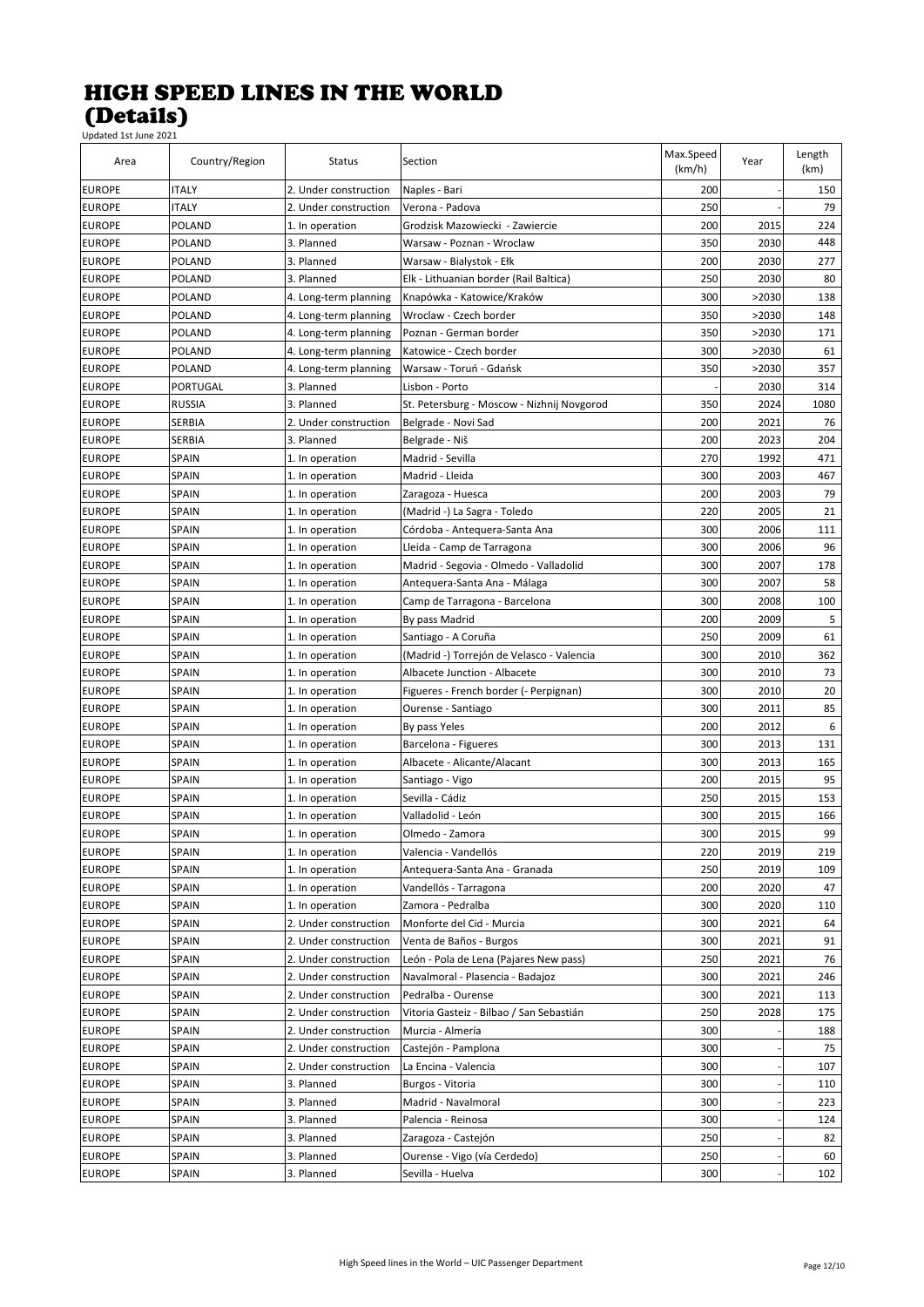| Area                                | Country/Region | <b>Status</b>                                  | Section                                        | Max.Speed<br>(km/h) | Year            | Length<br>(km) |
|-------------------------------------|----------------|------------------------------------------------|------------------------------------------------|---------------------|-----------------|----------------|
| <b>EUROPE</b>                       | <b>SPAIN</b>   | 3. Planned                                     | Teruel - Zaragoza                              | 250                 |                 | 166            |
| <b>EUROPE</b>                       | <b>SPAIN</b>   | 3. Planned                                     | Castejón - Logroño                             | 220                 |                 | 76             |
| <b>EUROPE</b>                       | SWEDEN         | 1. In operation                                | Stockholm - Örebro                             | 200                 | 1999            | 187            |
| <b>EUROPE</b>                       | SWEDEN         | 1. In operation                                | Gothenburg - Lund                              | 200                 | 2008            | 283            |
| <b>EUROPE</b>                       | SWEDEN         | 1. In operation                                | Nyland - Umeå                                  | 200                 | 2009            | 180            |
| <b>EUROPE</b>                       | SWEDEN         | 1. In operation                                | Sundsvall - Nyland                             | 200                 | 2010            | 30             |
| <b>EUROPE</b>                       | SWEDEN         | 1. In operation                                | Gothenburg - Kornsjø                           | 200                 | 2012            | 180            |
| <b>EUROPE</b>                       | SWEDEN         | 2. Under construction                          | Umeå - Dåvå                                    | 250                 | 2024            | 12             |
| <b>EUROPE</b>                       | SWEDEN         | 2. Under construction                          | Lund - Arlöv                                   | 200                 | 2024            | 11             |
| <b>EUROPE</b>                       | SWEDEN         | 2. Under construction                          | Varberg - Hamra (Varbergtunnel)                | 200                 | 2025            | 7              |
| <b>EUROPE</b>                       | SWEDEN         | 2. Under construction                          | Ängelholm - Maria                              | 200                 | 2025            | 24             |
| <b>EUROPE</b>                       | SWEDEN         | 2. Under construction                          | Järna - Linköping                              | 250                 | 2035            | 160            |
| <b>EUROPE</b>                       | SWEDEN         | 3. Planned                                     | Dingersjö - Sundsvall                          | 250                 | 2028            | 14             |
| <b>EUROPE</b>                       | SWEDEN         | 3. Planned                                     | Myrbacken - Uppsala                            | 200                 | 2029            | 30             |
| <b>EUROPE</b>                       | SWEDEN         | 3. Planned                                     | Gävle - Kringlan                               | 200                 | 2032            | 40             |
| <b>EUROPE</b>                       | SWEDEN         | 3. Planned                                     | Dåvå - Skelefteå                               | 250                 | 2033            | 120            |
| <b>EUROPE</b>                       | SWEDEN         | 3. Planned                                     | Gothenburg - Borås (New HSL line)              | 250                 | 2035            | 60             |
| <b>EUROPE</b>                       | SWEDEN         | 3. Planned                                     | Hässleholm - Lund (New HSL line)               | 320                 | 2035            | 70             |
| <b>EUROPE</b>                       | SWEDEN         | 3. Planned                                     | Maria - Helsingborg                            | 200                 | 2035            | 4              |
| LATIN AMERICA                       | <b>BRAZIL</b>  |                                                | Rio de Janeiro - São Paulo - Campinas          | 300                 |                 | 511            |
|                                     | CHILE          | 4. Long-term planning                          |                                                | 220                 |                 | 127            |
| LATIN AMERICA<br><b>MIDDLE EAST</b> |                | 4. Long-term planning                          | Santiago - Valparaíso                          |                     |                 |                |
|                                     | <b>BAHREIN</b> | 4. Long-term planning                          | Doha - Manama                                  | 350                 |                 | 180            |
| MIDDLE EAST                         | IRAN           | 2. Under construction<br>2. Under construction | Tehran - Qom - Esfahan                         | 200                 | 250 2023 / 2024 | 410<br>926     |
| <b>MIDDLE EAST</b>                  | IRAN           |                                                | Tehran - Mashhad                               |                     | 2025            |                |
| <b>MIDDLE EAST</b>                  | IRAN           | 3. Planned                                     | Qom - Arak                                     | 250                 | 2025            | 117            |
| <b>MIDDLE EAST</b>                  | IRAN           | 4. Long-term planning                          | Tehran - Hamedan                               |                     |                 | 284            |
| MIDDLE EAST                         | <b>IRAN</b>    | 4. Long-term planning                          | Tehran - Zanjan - Tabriz                       |                     |                 | 613            |
| MIDDLE EAST                         | IRAN           | 4. Long-term planning                          | Esfahan - Shiraz                               |                     |                 | 470            |
| MIDDLE EAST                         | IRAN           | 4. Long-term planning                          | Esfahan - Yazd                                 |                     |                 | 284            |
| <b>MIDDLE EAST</b>                  | ISRAEL         | 3. Planned                                     | Tel Aviv - Haifa                               | 250                 |                 | 85             |
| <b>MIDDLE EAST</b>                  | SAUDI ARABIA   | 1. In operation                                | Medina - Jeddah - Mecca                        | 300                 | 2018            | 449            |
| <b>MIDDLE EAST</b>                  | TURKEY         | 1. In operation                                | (Ankara) Sincan - Eskisehir                    | 250                 | 2009            | 232            |
| <b>MIDDLE EAST</b>                  | TURKEY         | 1. In operation                                | (Ankara) Polatli - Konya                       | 250                 | 2011            | 212            |
| MIDDLE EAST                         | TURKEY         | 1. In operation                                | Eskisehir - İzmit - Pendik (Istanbul)          | 250                 | 2014            | 257            |
| <b>MIDDLE EAST</b>                  | TURKEY         | 1. In operation                                | Kayseri North Passage                          | 160                 | 2016            | 23             |
| MIDDLE EAST                         | TURKEY         | 2. Under construction                          | (Ankara) Kayaş - Sivas                         | 300                 |                 | 394            |
| <b>MIDDLE EAST</b>                  | TURKEY         | 2. Under construction                          | Mersin - Adana - Gaziantep                     | 200                 |                 | 303            |
| <b>MIDDLE EAST</b>                  | <b>TURKEY</b>  | 2. Under construction                          | Konya - Karaman - Ulukisla                     | 200                 |                 | 237            |
| MIDDLE EAST                         | TURKEY         | 2. Under construction                          | Çerkezköy - Kapikule (Bulgarian border)        | 200                 |                 | 153            |
| MIDDLE EAST                         | TURKEY         | 2. Under construction                          | (Ankara) Polatlı - Uşak - Izmir                | 250                 |                 | 550            |
| MIDDLE EAST                         | TURKEY         | 2. Under construction                          | Bursa - Osmaneli                               | 200                 |                 | 106            |
| MIDDLE EAST                         | TURKEY         | 3. Planned                                     | Eskişehir - Antalya                            | 200                 |                 | 428            |
| MIDDLE EAST                         | TURKEY         | 3. Planned                                     | Delice (Kırıkkale) - Samsun                    | 200                 |                 | 293            |
| MIDDLE EAST                         | TURKEY         | 3. Planned                                     | Erzincan - Kars                                | 200                 |                 | 382            |
| MIDDLE EAST                         | TURKEY         | 3. Planned                                     | Kayseri - Antalya                              | 200                 |                 | 541            |
| MIDDLE EAST                         | TURKEY         | 3. Planned                                     | Gaziantep - Mardin                             | 200                 |                 | 300            |
| NORTH AMERICA                       | USA            | 1. In operation                                | NE Corridor (Boston - New York - Washington)   | 240                 | 2000            | 735            |
| NORTH AMERICA                       | USA            | 2. Under construction                          | San Francisco - Fresno - Bakersfield           | 350                 | 2025            | 563            |
| NORTH AMERICA                       | USA            | 3. Planned                                     | Las Vegas - Victorville                        | 240                 | 2023            | 270            |
| <b>NORTH AMERICA</b>                | <b>USA</b>     | 3. Planned                                     | Houston - Dallas                               | 330                 | 2026            | 385            |
| NORTH AMERICA                       | <b>USA</b>     | 3. Planned                                     | Bakersfield - Anaheim                          | 350                 | 2033            | 269            |
| NORTH AMERICA                       | USA            | 3. Planned                                     | NEC Future (Boston - New York - Washington DC) | 350                 | 2040            | 735            |
| NORTH AMERICA                       | USA            | 4. Long-term planning                          | Merced - Sacramento                            | 400                 |                 | 180            |
| NORTH AMERICA                       | USA            | 4. Long-term planning                          | Los Angeles - San Diego                        |                     |                 | 269            |
| NORTH AMERICA                       | USA            | 4. Long-term planning                          | Vancouver - Seattle - Portland                 |                     |                 | 509            |
| NORTH AMERICA                       | USA            | 4. Long-term planning                          | Tampa - Orlando                                |                     |                 | 137            |
| NORTH AMERICA                       | USA            | 4. Long-term planning                          | Chicago - Milwaukee                            |                     |                 | 149            |
| NORTH AMERICA                       | <b>USA</b>     | 4. Long-term planning                          | Atlanta - Charlotte                            |                     |                 | 370            |